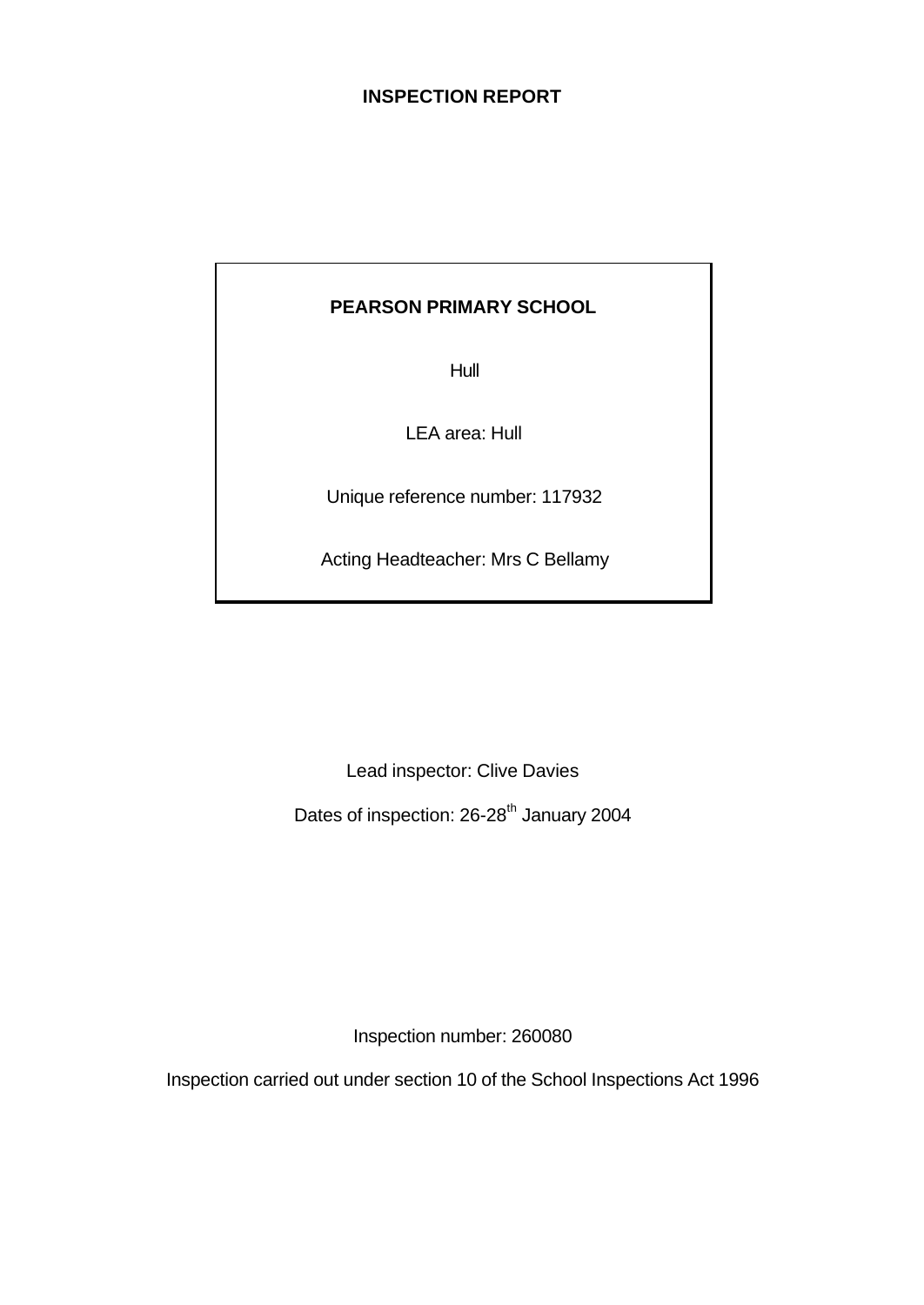#### © Crown copyright 2004

This report may be reproduced in whole or in part for non-commercial educational purposes, provided that all extracts quoted are reproduced verbatim without adaptation and on condition that the source and date thereof are stated.

Further copies of this report are obtainable from the school. Under the School Inspections Act 1996, the school must provide a copy of this report and/or its summary free of charge to certain categories of people. A charge not exceeding the full cost of reproduction may be made for any other copies supplied.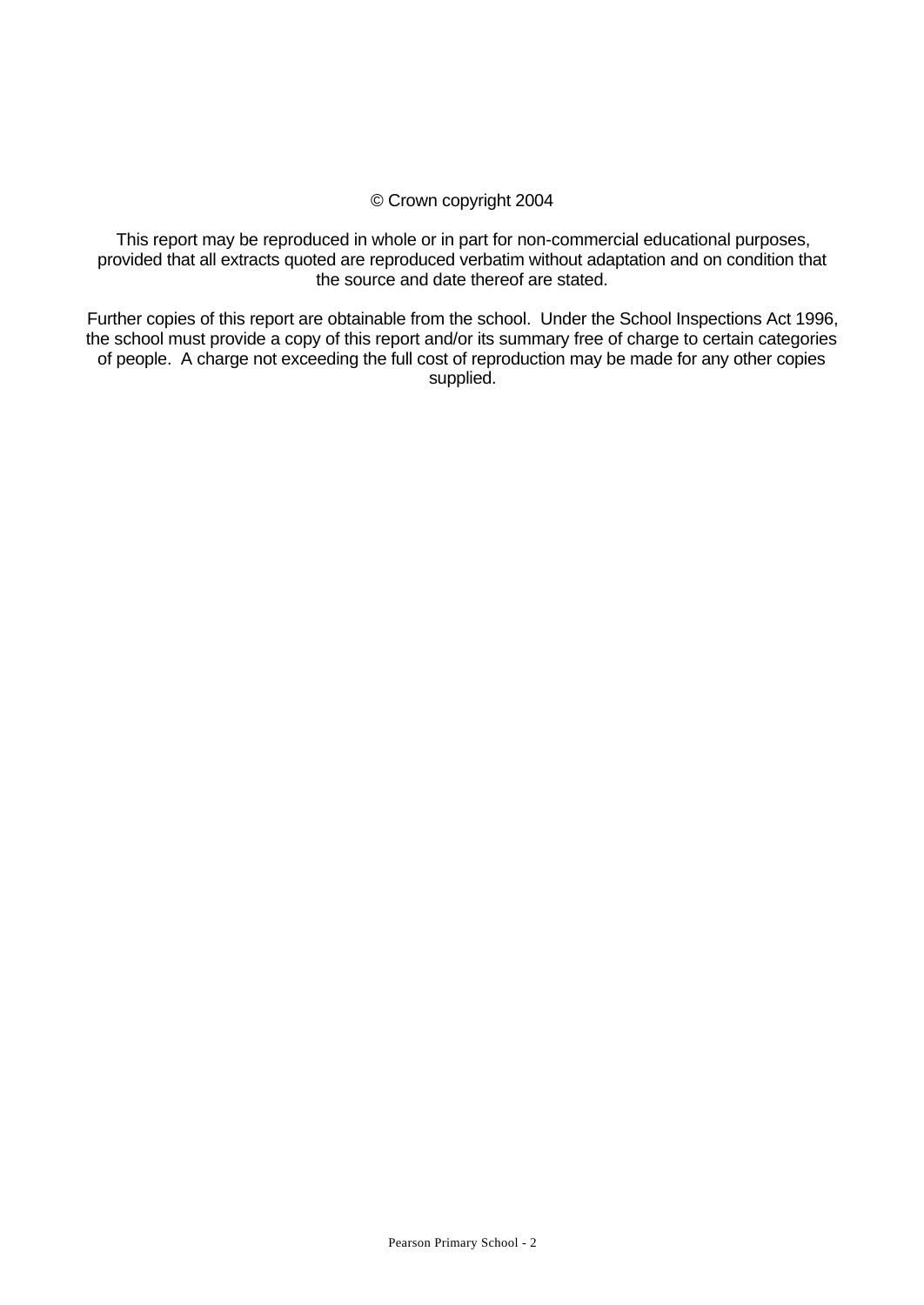### **INFORMATION ABOUT THE SCHOOL**

| Type of school:                                       | Primary                             |
|-------------------------------------------------------|-------------------------------------|
| School category:                                      | Community                           |
| Age range of pupils:                                  | 3 to 11                             |
| Gender of pupils:                                     | Mixed                               |
| Number on roll:                                       | 209                                 |
| School address:                                       | Leicester Street<br>Hull            |
| Postcode:                                             | HU3 1TB                             |
| Telephone number:                                     | 01482 328569                        |
| Fax number:                                           | 01482 229515                        |
| Appropriate authority:<br>Name of chair of governors: | The Governing Body<br>Mr G Caselton |
| Date of previous inspection:                          | November 1998                       |

## **CHARACTERISTICS OF THE SCHOOL**

Pearson Primary is situated in one mile to the north of the city of Hull and serves an area that has a number of social issues. Approximately half the pupils are entitled to school meals free of charge. It has received a number of pupils in the past few years that have provided the school with challenges with regard to their behaviour. This has resulted in the school having a large number of short-term exclusions. There is a nursery at the school admitting children on a part-time basis. The vast majority of children start school with personal and academic skills that are well below those expected for their age. This especially the case with regard to communication skills. The school also admits a number of pupils from ethnic minority groups (18 per cent), most of whom have English as an additional language. The number of pupils on the special educational needs list is almost twice the national average and two have a statement for special needs. There is a high level of turn-over at the school with many leaving or starting the school mid way through their primary education.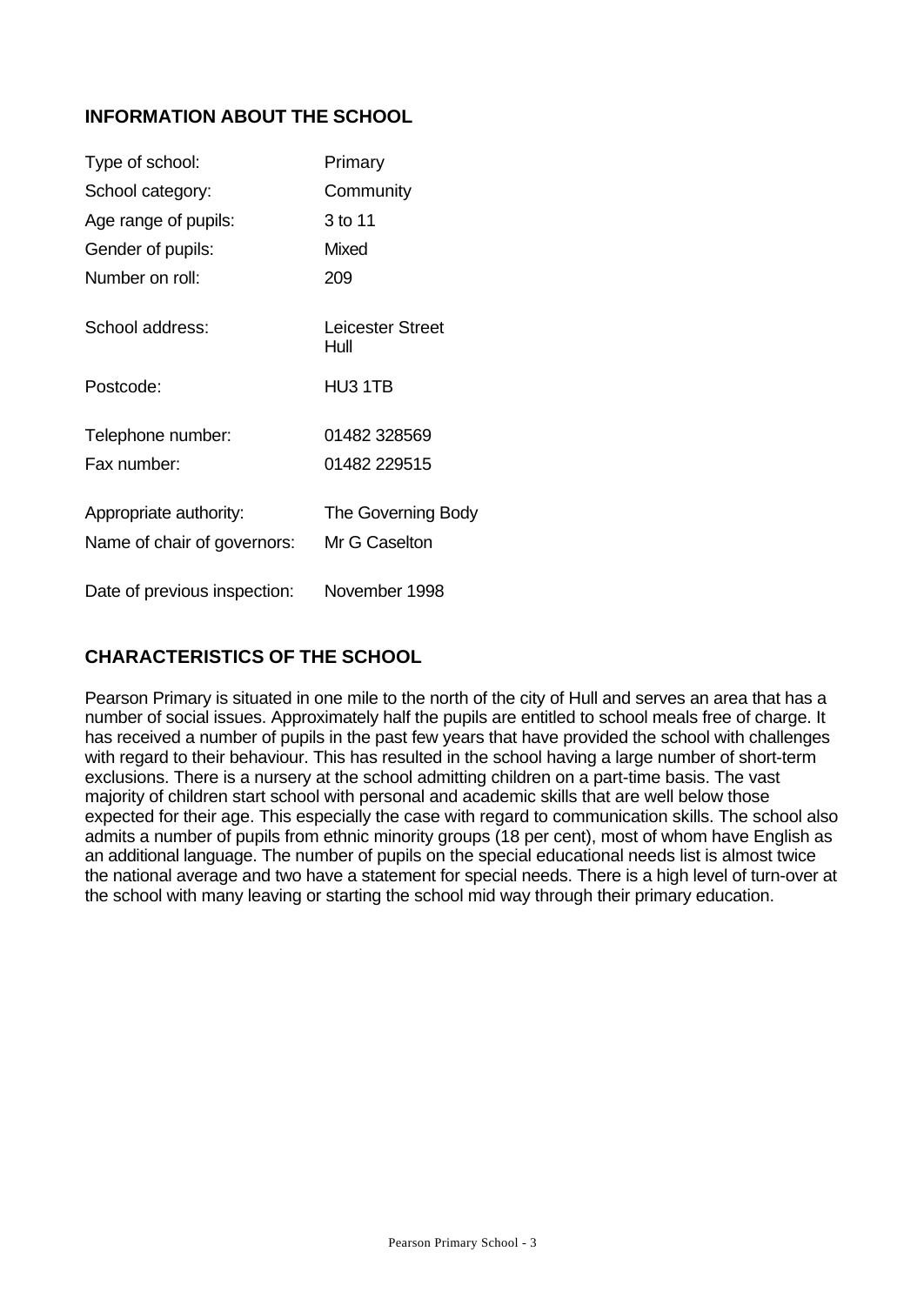### **INFORMATION ABOUT THE INSPECTION TEAM**

|       | Members of the inspection team | <b>Subject responsibilities</b> |                                                                                                                   |
|-------|--------------------------------|---------------------------------|-------------------------------------------------------------------------------------------------------------------|
| 3639  | <b>Clive Davies</b>            | Lead inspector                  | English, information and<br>community technology, English as<br>an additional language                            |
| 9649  | J Smith                        | Lay inspector                   |                                                                                                                   |
| 19226 | S Flood                        | Team inspector                  | Mathematics, art and design,<br>design and technology, physical<br>education, music, special<br>educational needs |
| 32259 | G Seagrove                     | Team inspector                  | Science, religious education,<br>history, geography, foundation<br>stage of learning                              |

The inspection contractor was:

Focus Education (UK) Ltd

113-115 High Street Uppermill Saddleworth Oldham

OL3 6BD

Any concerns or complaints about the inspection or the report should be made initially to the inspection contractor. The procedures are set out in the leaflet *'Complaining about Ofsted Inspections'*, which is available from Ofsted Publications Centre (telephone 07002 637833) or Ofsted's website (www.oftsed.gov.uk).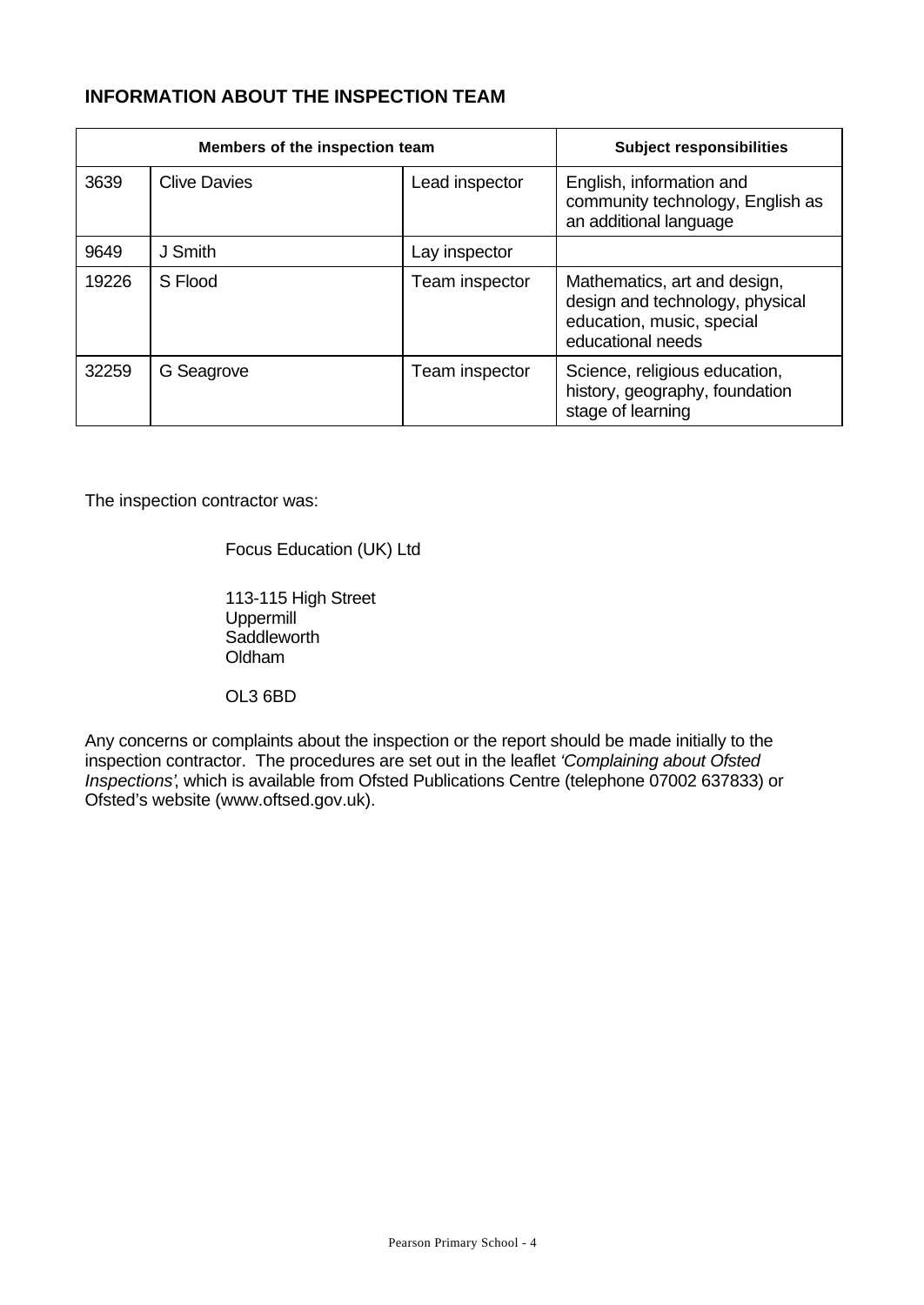## **REPORT CONTENTS**

|                                                                                                                                    | Page      |
|------------------------------------------------------------------------------------------------------------------------------------|-----------|
| <b>PART A: SUMMARY OF THE REPORT</b>                                                                                               | $6 - 7$   |
| <b>PART B: COMMENTARY ON THE MAIN INSPECTION FINDINGS</b>                                                                          |           |
| <b>STANDARDS ACHIEVED BY PUPILS</b>                                                                                                | $8 - 12$  |
| Standards achieved in areas of learning, subjects and courses                                                                      |           |
| Pupils' attitudes, values and other personal qualities                                                                             |           |
| <b>QUALITY OF EDUCATION PROVIDED BY THE SCHOOL</b>                                                                                 | $12 - 18$ |
| Teaching and learning<br>The curriculum<br>Care, guidance and support<br>Partnership with parents, other schools and the community |           |
| <b>LEADERSHIP AND MANAGEMENT</b>                                                                                                   | 18-20     |
| PART C: THE QUALITY OF EDUCATION IN AREAS OF LEARNING,<br><b>SUBJECTS</b>                                                          | 20-31     |
| AREAS OF LEARNING IN THE FOUNDATION STAGE                                                                                          |           |
| <b>SUBJECTS IN KEY STAGES 1 and 2</b>                                                                                              |           |
| <b>PART D: SUMMARY OF THE MAIN INSPECTION JUDGEMENTS</b>                                                                           | 32        |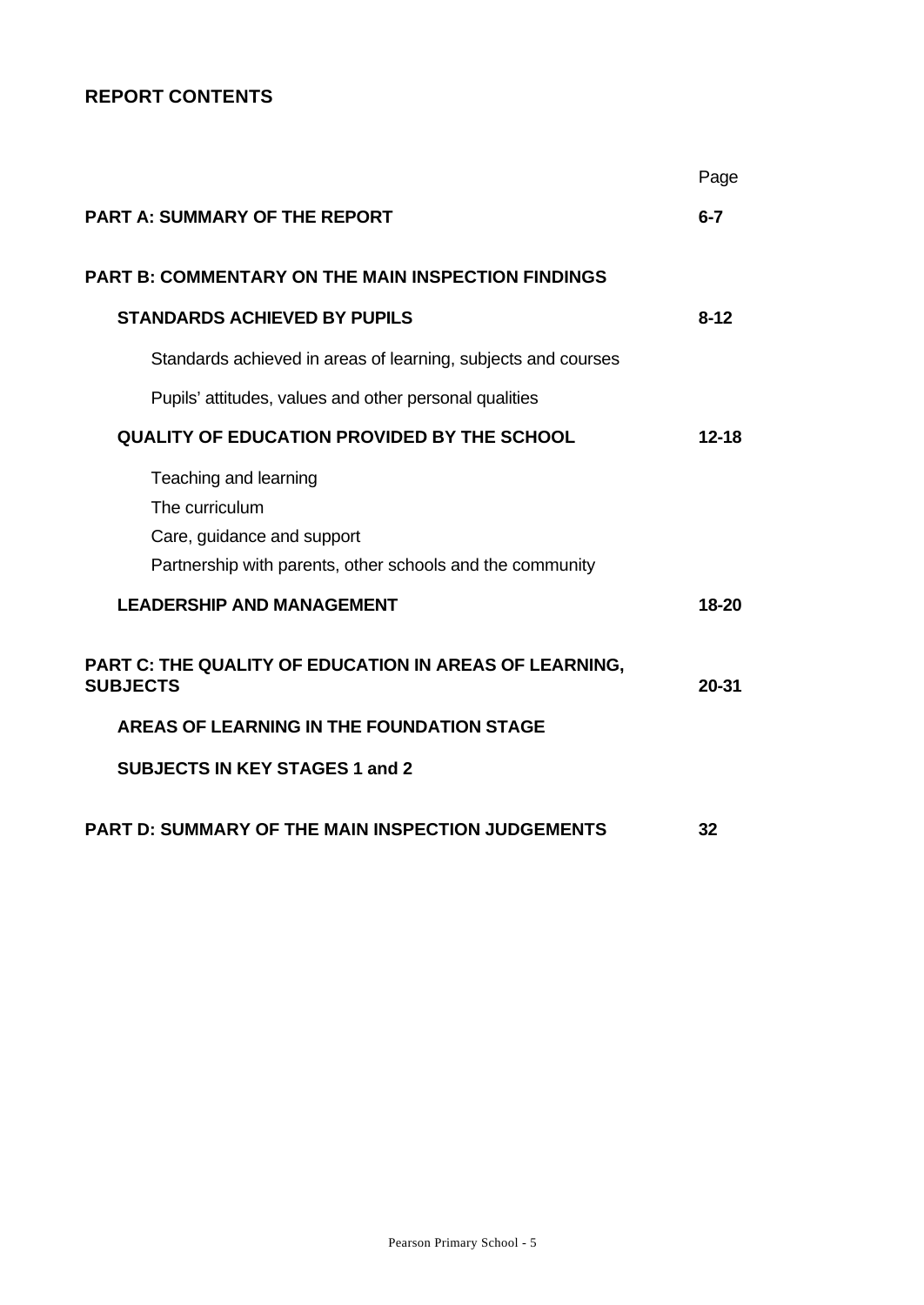# **PART A: SUMMARY OF THE REPORT**

This is a **good school with many very good features**. It works hard to include all pupils with the vast majority achieving well as a result. The effective leadership is very clear about how further improvements can take place and the quality of teaching is good with many very good features. The school gives good value for money.

The school's main strengths and weaknesses are:

- Pupils whose home language is not English achieve very well because of the very good attention to extending pupils' English vocabulary.
- Pupils with behavioural difficulties achieve well because the school has worked hard to include them in all lessons and activities.
- The school's leadership is highly focused on ensuring that all pupils achieve to their full capability and have initiated many procedures to help make this happen.
- Pupils, who have learning difficulties, including those with special educational needs, achieve very well.
- The quality of teaching is good and having a very positive impact on pupils' learning.
- Pupils' limited oral skills are inhibiting their ability to write imaginatively and descriptively.
- The arrangements in the dining hall are unsatisfactory and are not helping to develop pupils' social skills.

The school is very different to the one inspected in November 1998 because many staff changes have occurred since that time. Effective leadership has enabled the school to made good progress since then, especially in improving the achievement of different groups of pupils. The teaching is stronger now and having a greater impact on the learning.

### **STANDARDS ACHIEVED**

**The vast majority of pupils achieve well, with those whose home language is not English achieving very well.** One of the main difficulties faced by the school is that pupils' oral skills are inhibiting their ability to explain things clearly. This is holding back the standards they attain in writing. However, when compared with their attainment on entry to the school pupils achieve very well in the core subjects of English, mathematics and science. This is seen in the table below where the progress in Years 3 to 6 (similar schools) is especially impressive for mathematics.

| <b>Results in National</b><br>Curriculum tests at the |      | similar schools |      |       |
|-------------------------------------------------------|------|-----------------|------|-------|
| end of Year 6, compared<br>with:                      | 2001 | 2002            | 2003 | 2003  |
| English                                               |      |                 |      | в     |
| mathematics                                           |      |                 | B    | $A^*$ |
| science                                               |      |                 |      |       |

*Key: A - well above average; B – above average; C – average; D – below average; E – well below average Similar schools are those whose pupils attained similarly at the end of Year 2.*

The majority of pupils start school with poor personal and academic skills. However, because of their good achievement, the attainment of pupils has improved by the end of Year 2, although it is still below the national average at this point. In Years 3 to 6 the continued good progress and good achievement results in pupils' attainment being close to the national average, with standards in mathematics being particularly impressive. In all other subjects, including information and communication technology, pupils end Year 6 with standards being in line with that expected for their age. This is after good progress has been maintained throughout the school. The pupils whose home language is not English achieve very well. Their confidence levels are greatly improved due to the individual attention they receive. They are keen to participate in all lessons and many of the more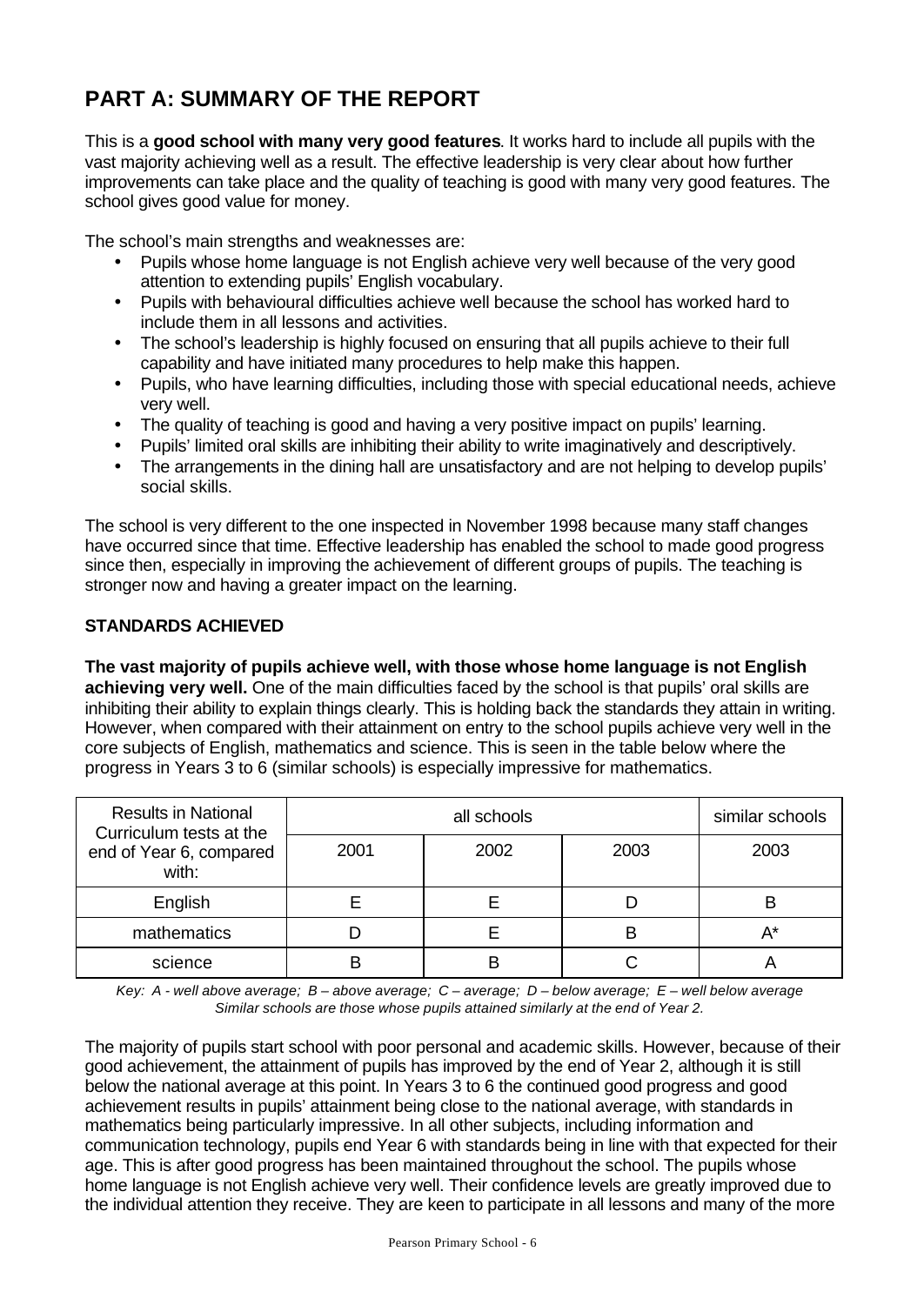able pupils in the school are from ethnic minority backgrounds. Pupils who have failed to settle in other schools because of their behaviour achieve very well because of the school's commitment to include them in all lessons and events. Similarly, pupils with learning difficulties including those with special educational needs achieve very well because they are exceptionally well supported by a range of adults in school and outside agencies who work with the school. The vast majority of more able pupils achieve well although there are times when the challenge could be more demanding for them, especially when it comes to using extension activities sooner rather than later in lessons.

**Pupils' personal qualities, including their spiritual, moral, social and cultural development are good.** The vast majority of pupils' attitudes and behaviour are good. However, a significant number of pupils in each class are difficult to handle. The school has put in place very successful procedures to include these pupils despite many having to be initially excluded before they responded to school expectations. The learning mentors have played a significant role in helping these pupils. The dining hall arrangements and its environment do little to promote pupils' social skills.

### **QUALITY OF EDUCATION**

**The quality of education is good.** The school does much to enrich the curriculum for pupils with particular emphasis placed on providing a full range of additional activities for them during lunchtimes and after school. **The quality of teaching is good with many very good features.** The teamwork that exists between teachers and other adults who work with them is particularly impressive and this results in different groups of pupils achieving very well. All lessons are clearly focused and help pupils to know what is expected of them. The strategies used for managing pupils who are challenging to teach are very effective. Good attention to teaching the basic skills of literacy, numeracy and information and communication technology (ICT) is helping to raise the confidence of pupils in tackling more demanding tasks.

### **LEADERSHIP AND MANAGEMENT**

**The leadership and management of the school are good.** The very good leadership demonstrated by the present acting headteacher and the previous temporary headteacher has helped all staff to be very clear about raising the achievement of different groups of pupils, including those with behavioural and learning difficulties and those whose home language is not English. The governors have played their part in supporting these and other new initiatives. They have also supported important financial decisions such as the employment of additional adults to support teachers. This has been effective in raising achievement.

### **PARENTS' AND PUPILS' VIEWS OF THE SCHOOL**

Parents are positive about what the school does for their children. They appreciate the support that is provided by staff and feel that their children's work is improving. Pupils enjoy coming to school and know that the staff are keen for them to succeed.

#### **IMPROVEMENTS NEEDED**

The most important things the school should do to improve are:

- Continue to give attention to improve pupils' ability to use a wider descriptive vocabulary when writing.
- Give consideration to how lunchtime arrangements can be improved on a long and short-term basis.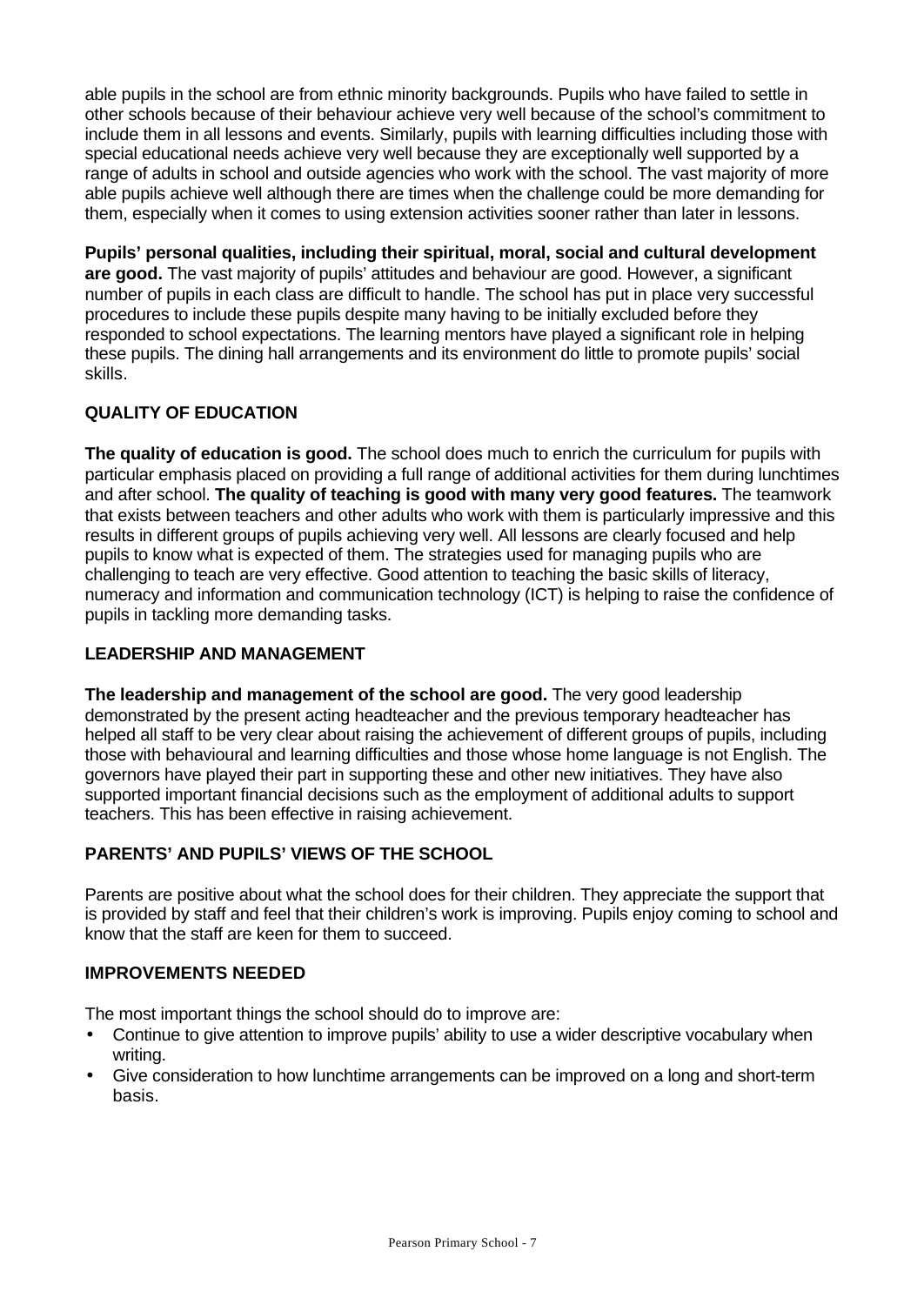# **PART B: COMMENTARY ON THE INSPECTION FINDINGS**

### **STANDARDS ACHIEVED BY PUPILS**

### **Standards achieved in areas of learning, subjects and courses**

**The vast majority of pupils achieve well, with those whose home language is not English achieving very well. Standards are still below the national averages by the end of Year 2 but by the end of Year 6 have improved to be above national averages in mathematics, in line with national averages in science but remain below national averages in English.**

#### **Main strengths and weaknesses**

- Pupils achieve very well in the core subjects of English, mathematics and science.
- Pupils whose home language is not English achieve very well.
- Pupils with learning and behavioural and emotional difficulties make good progress and achieve very well.
- Pupils' oral and written descriptive English is narrow and inhibiting their ability to write imaginatively and creatively.
- Pupils' good mental and oral skills in mathematics are raising their confidence when it comes to applying their numeracy skills to solve problems.
- Children in the foundation stage of learning achieve well.

#### **Commentary**

1 The National Curriculum test results at the end of Year 2 have been low for several years. However, there has been improvement in the past few years, especially when taking account of similar schools. When set in the contest of the attainment of children on entry into the school, there is good progress being made in all areas. Several children start in the nursery and reception classes with low skill levels in communication, language and literacy. In addition, a number of children whose home language is not English speak little or no English when they first start school. The attainment of the present Year 2 cohort is stronger than their predecessors showing that standards are improving on a year-by-year basis. One of the main reasons for pupils achieving well is that there are excellent intervention strategies being used to help pupils improve their oracy. These strategies, along with very good teaching of reading, writing and mathematics, are helping to improve the attainment of all pupils from different backgrounds and abilities.

| Standards in national tests at the end of Year 2 - average point scores in 2003 |  |
|---------------------------------------------------------------------------------|--|
|                                                                                 |  |

| Standards in: | School results | National results |
|---------------|----------------|------------------|
| reading       | 13.8(13.3)     | 15.7 (15.8)      |
| writing       | 13.1(13.2)     | 14.6 (14.4)      |
| mathematics   | 14.9 (15.5)    | 16.3 (16.5)      |

*There were 29 pupils in the year group. Figures in brackets are for the previous year*

2 Good progress is continued in Years 3 to 6 with pupils of different abilities achieving to their potential. The National Curriculum test results show that the gap between the school's results and national results are not as great as they are at the end of Year 2. Indeed, in mathematics and science the school's results are now better than the national averages although this is not the case for English. The reason English results at the end of Year 6 are not as good as they are for mathematics and science is because many pupils struggle for fluency in their oral and written communication. This in turn results in a lack of confidence to write with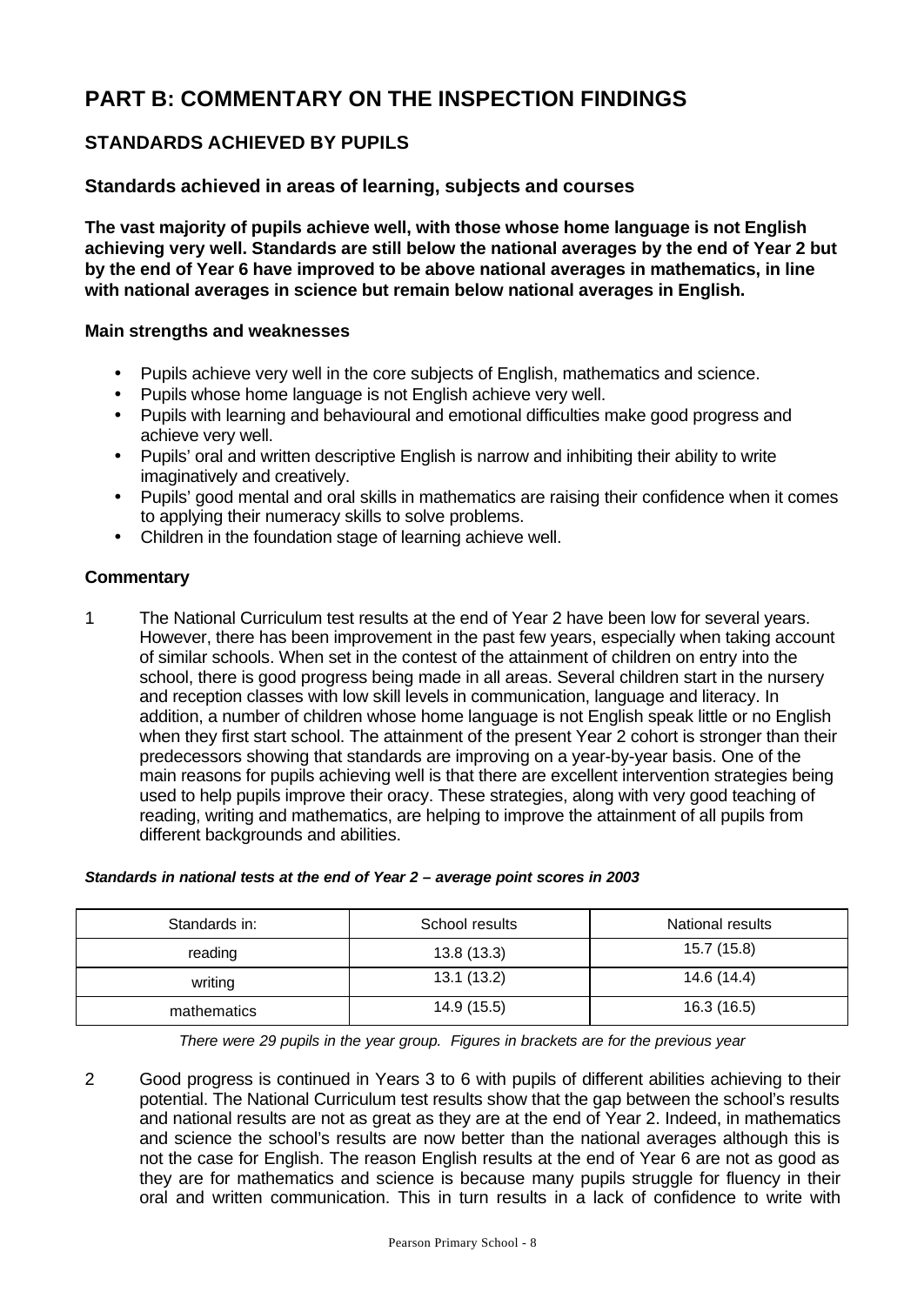imagination and flair. The school does a great deal to help pupils' oracy but there is still much to be done to focus on further improvement. There is a pattern of improving results with this present Year 6 cohort likely to maintain the improvements that have been noted recently.

| Standards in: | School results | National results |
|---------------|----------------|------------------|
| English       | 25.8(24.3)     | 26.8 (27.0)      |
| mathematics   | 28.0 (25.4)    | 26.8 (26.7)      |
| science       | 29.2 (29.2)    | 28.6 (28.3)      |

#### *Standards in national tests at the end of Year 6 – average point scores in 2003*

*There were 30 pupils in the year group. Figures in brackets are for the previous year*

- 3 Pupils whose home language is not English achieve very well because very experienced and well-trained adults who work across the school support them. Many children start in the nursery and reception classes being able to speak very little English and they are helped to improve their spoken English because of a range of activities that are provided which help them focus on using correct terminology. During introductory sessions the teachers in Years 1 and 2 often use strategies that see pupils turn to face each and discuss issues before having to respond to a question in front of everyone in their class. In this way the bilingual support assistant is able to intervene and support pupils who are not yet confident in using English. As a result of the effective work that is taking place early on in the school, pupils whose first language is not English are often the first to offer answers or to make suggestions in whole class situations later on in the school. Year 2 pupils whose home language is not English rely heavily on the structure they have read in familiar stories. This stands them in good stead as they develop fluency. For example, they are very familiar with openings such as, 'Once upon a time' or ' One day'. They successfully sequence their work well and can remember key phrases from stories, such as, 'Where are you going to, my dear?' The main problem they encounter is the use of tenses and they often use terms like, 'catched'.
- 4 The school has a much large percentage of pupils who are at some stage of the special educational needs register than other schools nationally. Many of these have behavioural or emotional difficulties. The very effective work of the learning mentors in the school helps to raise the self-esteem of these pupils and they make good progress as a result. The quality of the work that is taking place with the learning mentors is such that several pupils who would otherwise be excluded achieve well and learn to settle for longer periods in whole class situations. In some cases there is one-to-one counselling support provided, especially when the issue is an emotional one. Pupils who have difficulties with learning are equally well supported and many have made remarkable progress and now attain in line with the expectations for their age. This is one of the reasons why National Curriculum tests results have improved.
- 5 As mentioned earlier, one of the main inhibitors to improving pupils' standards in English is pupils' inability to use descriptive language when they are speaking or writing. From Year 2 onwards pupils are able to write neatly and punctuation skills are appropriate. They lack a full range of descriptive terms to call upon and therefore their writing lacks flair. They tend to use the more obvious adjectives and draw on size and colour when describing objects or people. More able Year 4 pupils use a good range of sentences and make a point of starting their sentences differently. However, they do have problems with their verbs and often use words like 'bringed' for 'brought' or 'comed' for 'came'. By the time they are in Year 6 more able pupils successfully manage humorous asides but their imagery or descriptive phrases are quite simple. This is adversely affecting their ability to write imaginatively and although they open their stories in a range of different ways using description, dialogue or action they fail to sustain an exciting storyline for prolonged periods.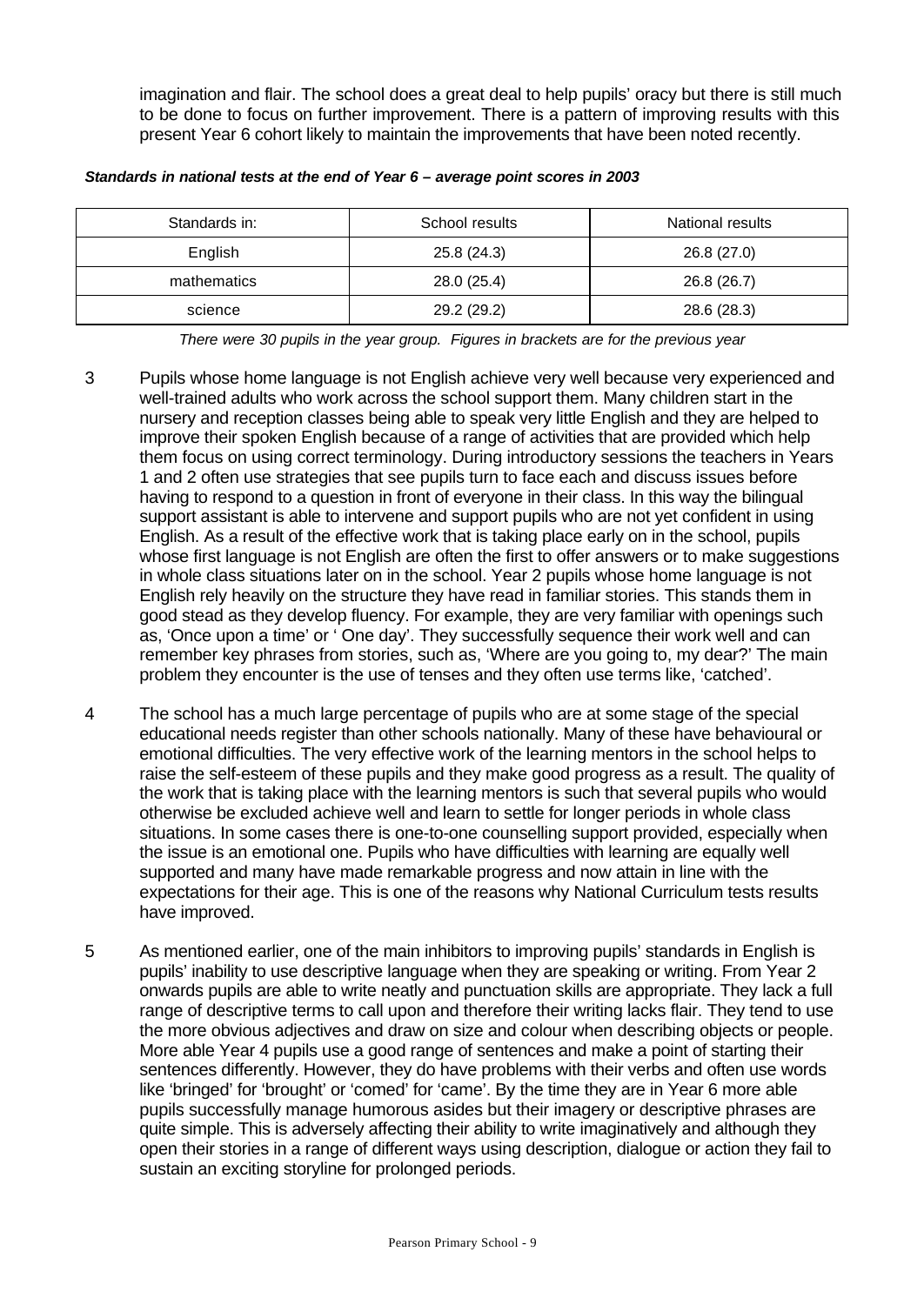- 6 In contrast to the issues associated with pupils' oracy, one of the strongest features of pupils' work is their ability to respond at speed to mental and oral mathematics problems. The basic skills sessions at the start of each school day help to make a significant contribution to the pupils' ability to cope with problems. The effective use of ICT programmes in mathematics, including the good use of Interactive Whiteboards, also makes a contribution in speeding up pupils' response. As a result pupils feel confident in coping with applying their mathematical skills in other areas of the curriculum and in solving mathematical problems.
- 7 Children in the foundation stage of learning make good progress and achieve well in each of the six areas of learning. Many children start school with academic, personal and social skills being well below the level expected for their age. Focussed activities aimed at improving their communication, social skills and creative ideas help them to improve their skills and knowledge in these important areas. Children of all abilities are carefully thought about with the recently introduced system of using 'Talking Partners' being very effective in helping pupils to improve their language and literacy skills. This 10-week programme sees these pupils working with a trained support assistant each day giving specific attention to improving children's language skills through the medium of story. The good start provided for these children is successfully built upon as they move through the school, ensuring that pupils are achieving to their potential.

### **Pupils' attitudes, values and other personal qualities**

**Pupils' attitudes to learning are good and their behaviour is satisfactory. Pupils' spiritual, moral, social and cultural development is good. Attendance is well below the national average and punctuality is unsatisfactory.**

#### **Main strengths and weaknesses**

- Pupils display positive attitudes to school and to work.
- Most pupils respond well to the school's very high expectations of behaviour.
- The school has very good strategies to support pupils with challenging behaviour but the level of exclusions is high.
- Relationships between pupils are generally friendly but some parents and pupils have worries about bullying.
- The school promotes attendance and punctuality very effectively but a minority of parents fail to support the school's efforts.
- The school is a racially harmonious community, which promotes respect for different cultural traditions very effectively.
- Dining arrangements are unsatisfactory and do little to help promote pupils' social skills.

- 8 Pupils enjoy school and all the varied opportunities it offers. Most are keen to learn and respond well to the challenging teaching they receive by working hard and trying to do their best. Pupils are given plenty of opportunities to work together and do this sensibly and cooperatively. Their positive attitudes help them to make good progress.
- 9 The school sets very high expectations of good behaviour and most pupils respond to these well. Pupils are well motivated by the regular encouragement they receive and by the good reward system. The giving of stickers for good behaviour has helped to make assemblies very orderly occasions. In lessons, teachers' skilful management of behaviour means that little learning time is lost. However, for many pupils good behaviour is not something that comes naturally and consequently teachers have to work hard to keep these pupils on task. Although some parents express concerns about the behaviour of a minority of pupils, parents and staff both agree that behaviour has improved as a result of the very good procedures that are in place.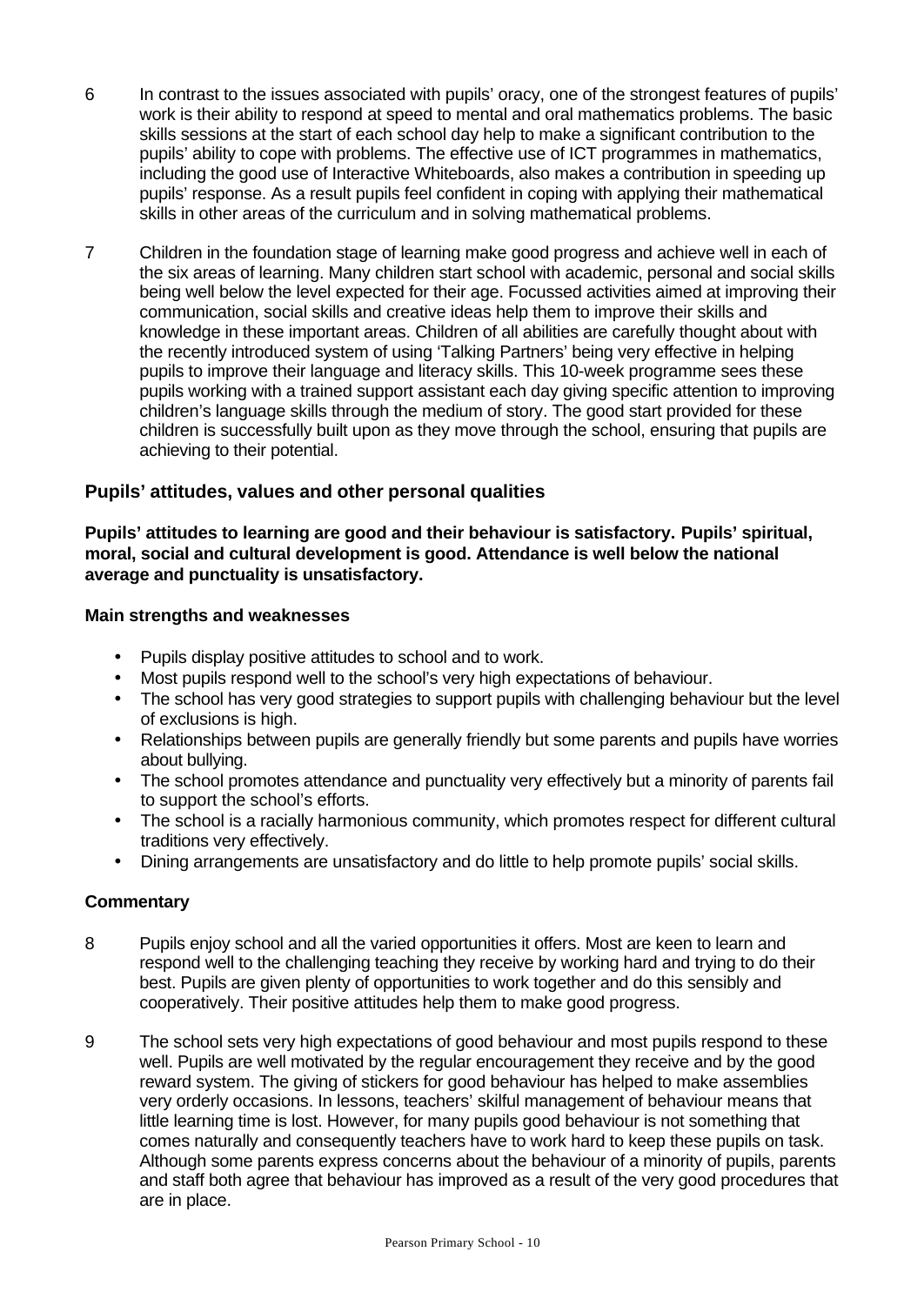10 The school has very good strategies for supporting vulnerable pupils who display challenging behaviour, many of whom have been excluded from other schools. In lessons, the skilful work of teaching and support assistants helps to keep them on task. Two learning mentors give very sensitive guidance to these vulnerable pupils and help them to learn to control their behaviour; their work is highly valued both by the school and by parents. Despite the school's efforts, the disruptive behaviour of this small minority of pupils is responsible for a high level of exclusions.

### **Exclusions**

#### *Ethnic background of pupils Exclusions in the last school year*

| Categories used in the Annual School Census | No of pupils on<br>roll | Number of<br>fixed period<br>exclusions | Number of<br>permanent<br>exclusions |
|---------------------------------------------|-------------------------|-----------------------------------------|--------------------------------------|
| White - British                             | 146                     | 19                                      |                                      |
| Asian or Asian British - Pakistani          | 20                      |                                         |                                      |
| Other ethnic groups                         | 52                      |                                         |                                      |

*The table gives the number of exclusions, which may be different from the number of pupils excluded.*

- 11 Pupils are generally friendly and caring to each other and there are few incidents of racial harassment. However some parents are concerned about incidents of bullying and some pupils do not feel safe from harassment, particularly in the playground. The school takes bullying very seriously and deals promptly and effectively with incidents that occur. Discussion of issues in circle time and a high level of staff supervision at play time also help to prevent bullying. Training received by lunchtime supervisors has given them increased confidence in their role at lunchtime. Although pupils' behaviour at lunchtime has improved, the school recognises that it needs to further develop ways of preventing the behaviour of a very small minority of pupils spoiling lunchtime for other pupils.
- 12 The school has many good strategies for monitoring and promoting attendance. For example, parents are updated very regularly by means of a prominent board and weekly newsletters about the level of class attendance and the amount of learning time lost as a result of unpunctuality. The attendance officer rings parents immediately on the first day of an unexplained absence; and rewards for the best class attendance help to motivate pupils. As a result of these procedures attendance is improving. However a minority of parents fail to ensure the regular attendance of their children and this hinders their children's progress and achievement. Attendance remains well below the national average and unpunctuality, although it has improved, continues to be a problem.

#### *Attendance in the latest complete reporting year (92%)*

| Authorised absence |     |  | Unauthorised absence |     |
|--------------------|-----|--|----------------------|-----|
| School data        | 6.9 |  | School data          |     |
| National data      | 5.4 |  | National data        | J.4 |

*The table gives the percentage of half days (sessions) missed through absence for the latest complete reporting year.*

13 The school continues to promote pupils' personal development well. The school's values are reinforced well in assemblies and by all adults in their daily interaction with pupils. As a result pupils' grow in moral and social responsibility as they move through the school. Pupils are provided with some good opportunities for reflection in assemblies, and occasionally in lessons, and their spiritual development is sound. A particular strength of the school is the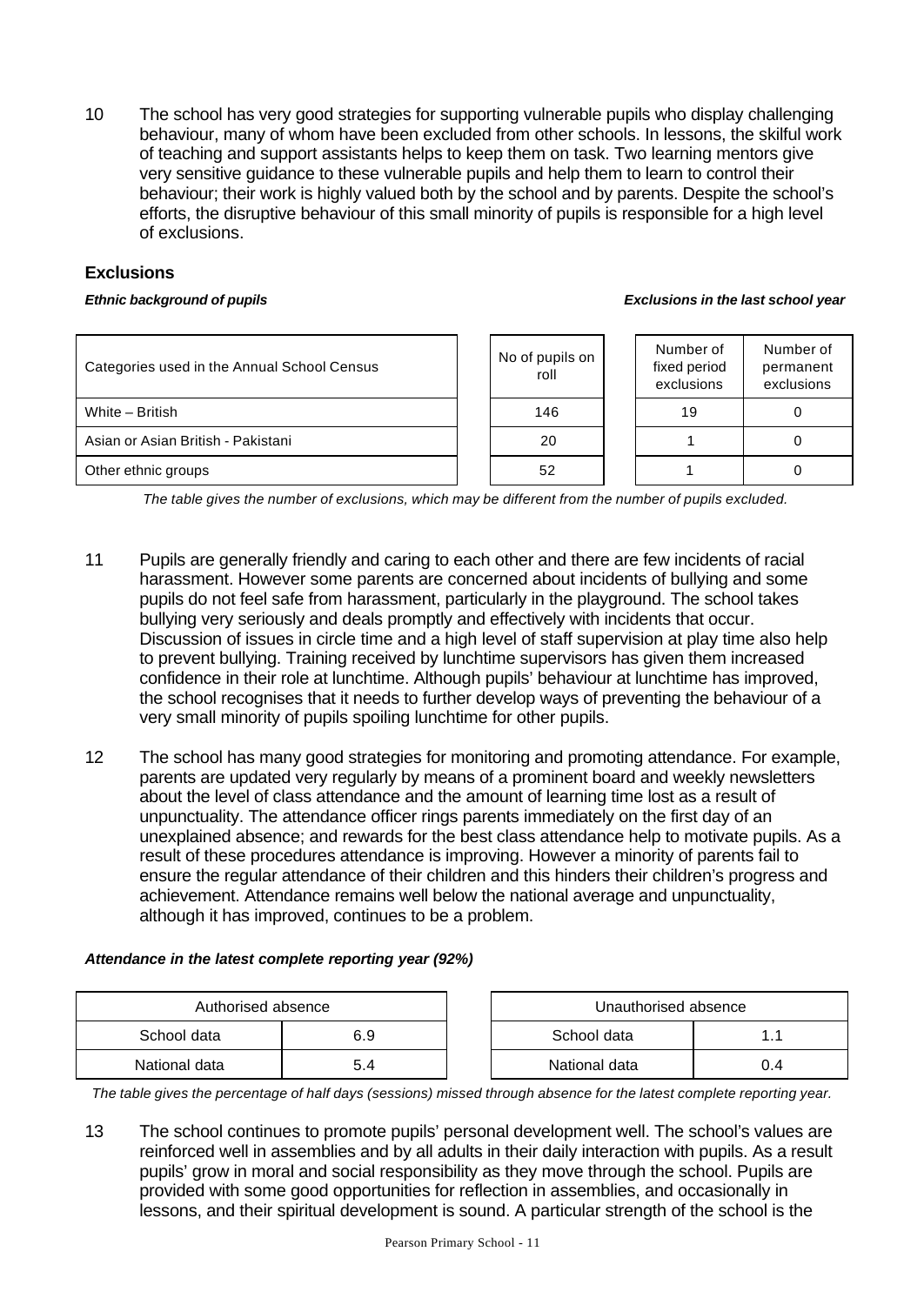way in which it celebrates its multi-cultural identity as part of its everyday life. By learning about each other's religions and traditions and by celebrating each other's festivals, pupils learn mutual respect.

14 The dining area is badly in need of refurbishment and decoration. This is planned for in the near future. However, the present arrangements for pupils to eat their lunch is unsatisfactory and detracting from all the other good efforts that the school is putting in to promote a more harmonious break time at lunchtime. The dining hall, which is badly in need of decorating, does not create and ambience of calm. It is difficult to heat resulting in many pupils eating their lunch with their coats on and sometimes rushing their lunch so as to be able to move out and move around to keep warm. The staff have thought of many ideas to create a more positive atmosphere in the dining area. Whilst all these initiatives are working well there is a need to consider short as well as long-term solutions to the bigger issue of creating a more social time for pupils while eating their lunch.

### **QUALITY OF EDUCATION PROVIDED BY THE SCHOOL**

**The quality of education is good with a strong emphasis placed on the inclusion of all pupils especially those who have learning, behaviour and emotional difficulties. The teacher and support staff work exceptionally well together to create a very purposeful learning environment for all pupils.**

### **Teaching and learning**

**The quality of teaching is good with many very good features. Effective teamwork amongst all staff is helping to create a strong learning ethos in each classroom.**

#### **Main strengths and weaknesses**

- There is very effective teamwork happening between the teachers and other adults who work with pupils.
- The intervention strategies, aimed at specific groups of pupils, are working very well.
- There is a significant amount of very good teaching taking place with no unsatisfactory teaching.
- There is very good management of pupils who have the potential to be challenging.
- Pupils are helped to understand exactly what is expected of them in each lesson and they have targets in literacy and numeracy, which are aimed at helping them know and understand about their next area of learning.
- Planning and assessment procedures are good enabling staff to focus on the next area of learning for each pupil.
- Occasionally the needs of the more able pupils are not taken fully into account.

#### **Commentary**

15 The quality of teaching and learning is greatly enhanced by the effective teamwork that exists between teachers and other adults who work with pupils in each class. The school has invested heavily in ensuring that all classes have additional support from one or more of: nursery nurses; classroom support assistants; special educational needs assistants; bilingual support; or, learning mentors. This additional resource brings a very valued expertise to each classroom when it comes to handling pupils with specific needs. This has undoubtedly enabled many pupils from different backgrounds and different abilities to achieve to their full potential. There is very effective joint planning happening so that each adult working in each class is fully aware of roles and responsibilities for different groups of pupils.

#### *Summary of teaching observed during the inspection in 30 lessons*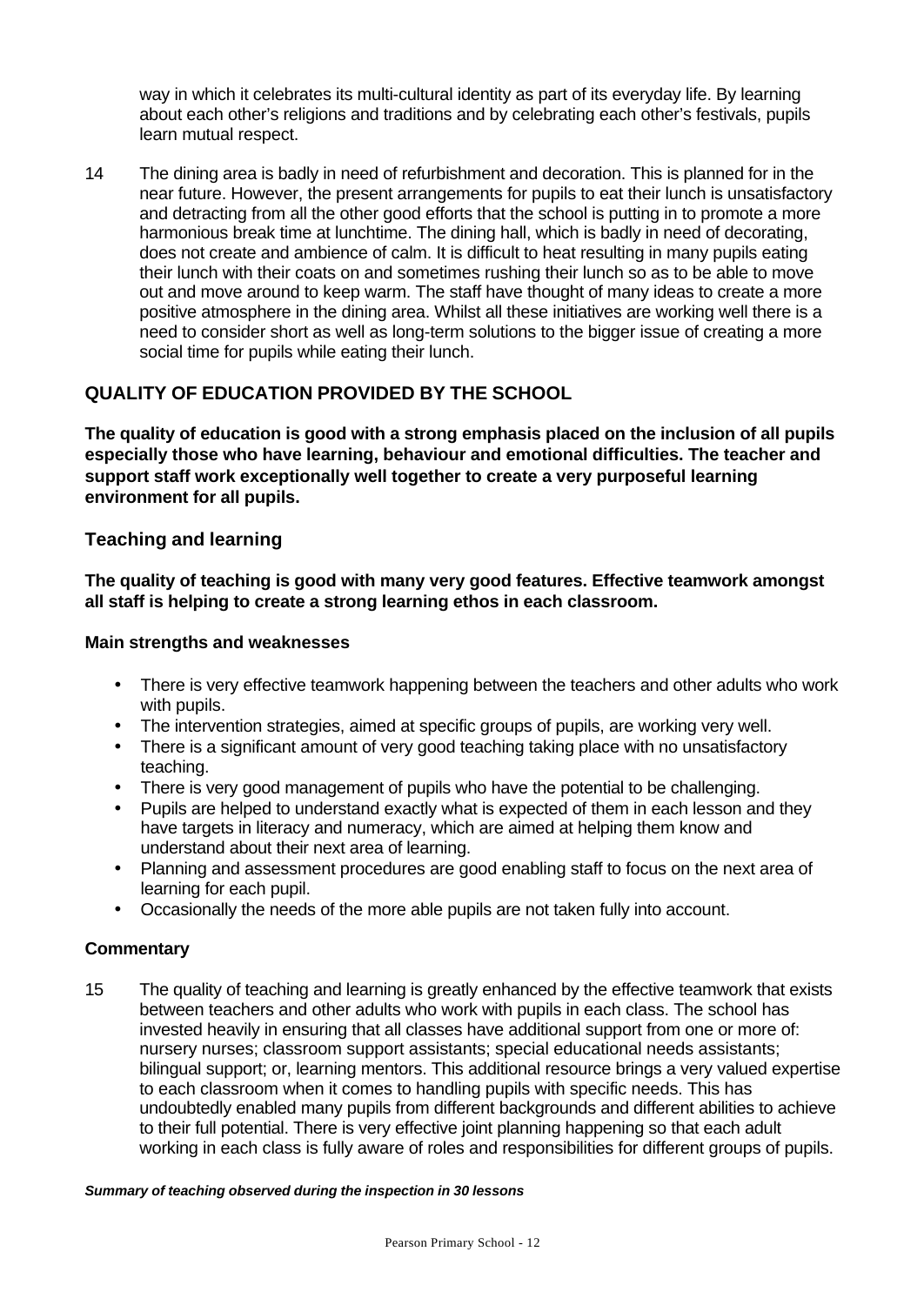| Excellent | Very good | Good    | Satisfactory | Unsatisfactor | Poor     | Very Poor |
|-----------|-----------|---------|--------------|---------------|----------|-----------|
| $0(0\%)$  | 8(26%)    | 20(67%) | 2(7%)        | $0(0\%)$      | $0(0\%)$ | $0(0\%)$  |

*The table gives the number of lessons observed in each of the seven categories used to make judgements about lessons; figures in brackets show percentages where 30 or more lessons are seen.*

- 16 The staff employ a full range of intervention strategies to help meet the needs of pupils of different ability and backgrounds. The learning mentors, for example, work with pupils who have emotional difficulties. The school has a number of pupils who arrive for school in a distressed state and not ready to learn. The learning mentors work exceptionally well with these pupils. Their working arrangements have to be flexible so as to enable them to pick up on new issues that occur daily. They spend much of their time on the playground as pupils arrive in the morning. They mostly work in a specific room often on a one-to one basis. Much of the work requires them to work on raising pupils' self-esteem. During one session a boy who was initially very upset and disaffected is able to talk about what he wants to do when he grows up. This is because the learning mentor has successfully got him to calm down and has helped him focus his attention on something positive. Classroom assistants are also engaged in a full range of strategies where small groups of pupils are withdrawn from the class. In one such session a small group of reception children work with a member of the support staff following an established procedure known as 'Talking Partners'. The programme lasts for ten weeks, with children withdrawn three times a week for 15 minutes a time. It is aimed at improving the children's spoken English and is strongly based in story. Five familiar stories will be used during the ten weeks and the nursery nurse successfully gets children to retell the stories using suitable resources for them to act out parts of the story. All classes have basic skills sessions, which are used at the start of the morning or afternoon sessions. During these sessions there is specific attention on either literacy or numeracy. In one Year 2 session, for example, more able pupils were the focus and they had to work out combinations of numbers possible from a given three-digit number. Boys were highly motivated by this challenge.
- 17 In more than a quarter of all lessons the teaching is very good. Most of the very good teaching is seen in literacy or numeracy lessons although the teaching of information and communication technology in Year 5 was also very good because of the teacher's excellent subject knowledge. In Years 1 and 2 the teaching of literacy was very good with both teachers giving specific attention to improving pupils' spoken English. In Year 1, for example, the teacher sits on the carpet with the pupils to 'model' how they should talk to each other. As a result pupils respond well to talking through questions posed by the teacher during the introduction to the lesson. There is good use of the bilingual support to aid those who are at early stages of English acquisition. During the introductory session the teacher gets pupils to talk to each other in a dramatic way. This encourages them to repeat key phrases from a story, such as, 'Go and build your own house', in a very dramatic way. In Year 2 many of the same qualities exist with the teacher using paired talking to help engage the pupils immediately as the lesson begins. There is also a strong emphasis on drama in this class with pupils working in pairs to think of suitable questions to ask the cat, who is the main character from the book they are reading. In Year 3, where the teaching of both literacy and numeracy is very good, the teacher uses the Interactive Whiteboard very effectively to engage the pupils during the mental and oral starter to the numeracy lesson. In both lessons the pace is demanding and the teacher successfully captures the pupils' interest early on. Pupils are helped to learn effectively by reminding them what they have learnt recently and explaining what the new learning will be in the present lesson. This works well, alongside the targets they are given, to help pupils focus on what they need to do in order to improve their learning.
- 18 In all classes there a few pupils who are difficult to manage. All teachers employ a full range of control strategies, which help them to be effective in handling these pupils. In some cases low-level disruptions are ignored so that the chances of setting up confrontations with these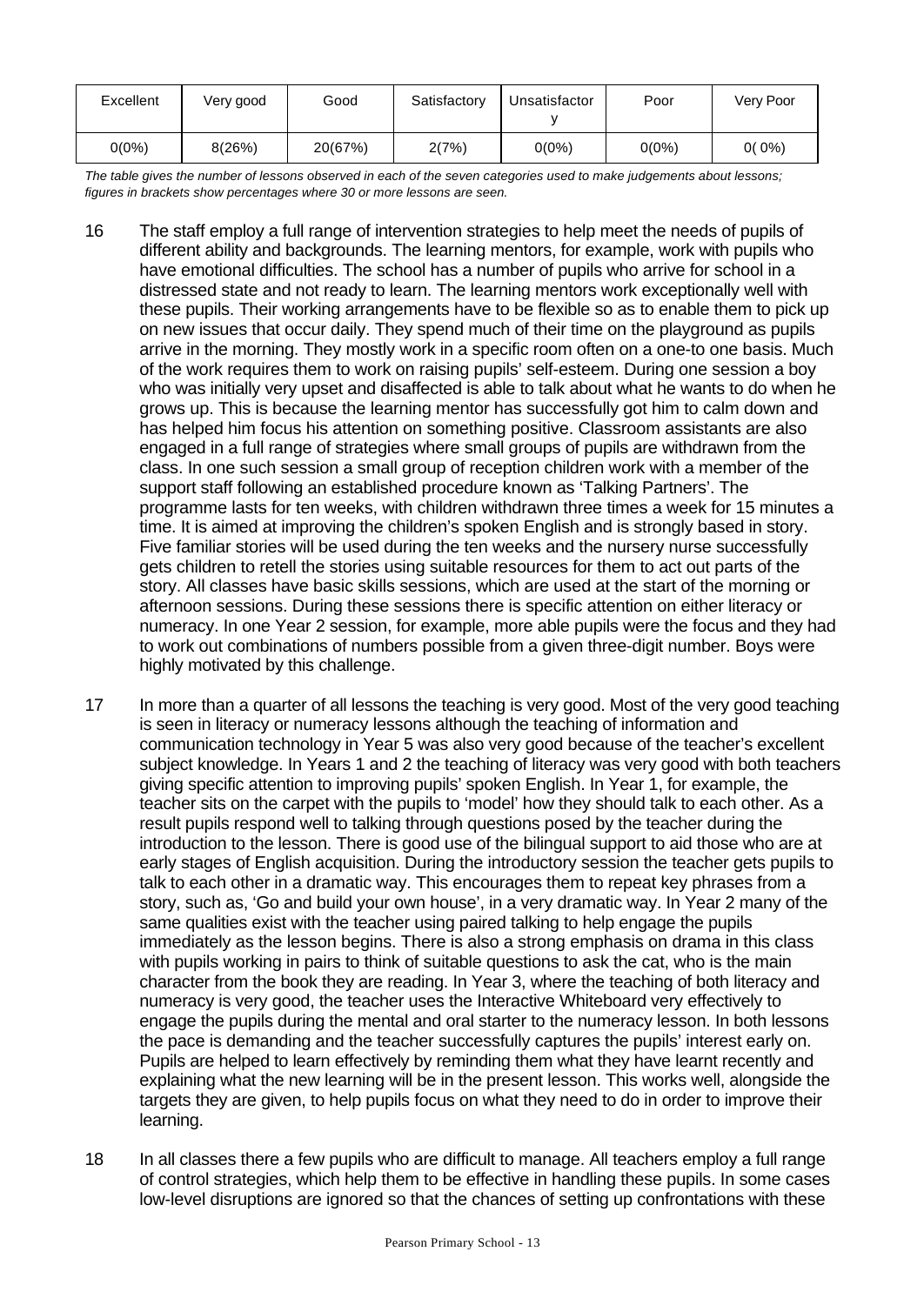pupils are lessened. In other cases there is very effective use of additional adults in the classroom to help manage these pupils. Occasionally, learning mentors are used strategically to take out individuals at specific points of lessons. The staff have all been involved in specific training related to handling these pupils and all work to a common theme and are successful in reducing the number of incidents that occur in each classroom. Many pupils who would otherwise be excluded from whole class lessons are therefore successfully integrated into lessons and often play a full and active part in them.

- 19 All lessons begin with the teachers sharing the learning objectives with pupils. As the lesson proceeds the learning objectives are used to help keep pupils on track. In this way pupils are fully aware of what is expected of them. The focus on the learning objectives during the plenary further re-inforces to pupils what it is they have learnt and what they may not have successfully covered in the lesson. In addition to this, there is a high priority given to learning targets for pupils in literacy and numeracy sessions. These targets are used sensitively and remind pupils to give due attention to aspects they are working on in each lesson. These work particularly well to challenge individuals on a lesson-by-lesson basis.
- 20 The planning is very thorough and successfully helps the teaching staff to brief other adults who work with them. The plans clearly set out what the learning intentions are and are well organised so as to enable anyone to see what is expected of different groups of pupils. The quality of the planning shows that staff are very well prepared with all resources to be used in each lesson indicated and specific tasks for groups of different ability outlined. Assessment procedures, although new, are very thorough. There is a good whole-school system in place aimed at checking on the progress expected to be made by each pupil in the school. This is transferred to each class with effective use being made of this information to aid short-term and medium-term planning. However, because the procedures are fairly new they are not yet embedded in all classrooms and the school needs to continue to support this new initiative so that all staff are secure in using these assessment procedures.
- 21 Despite the effective planning which outlines the needs of all groups of pupils there are occasions when more able pupils are not challenged appropriately. This mostly occurs when the planned extension activity for these pupils is not introduced early enough. When this happens the effectiveness of the teaching is reduced and more able pupils are not working to their full capability. Although this only occurs occasionally, and mainly in Years 3 to 6, it is something that the school needs to work at improving.

### **The curriculum**

**The school offers a good range of learning opportunities through a balanced and broad curriculum that caters for the needs of all pupils.** This ensures that all groups of pupils, including those with special educational needs and whose home language is not English, have the opportunity to learn and make good progress.

#### **Main Strengths and Weaknesses**

- The curriculum covers all the requirements of the foundation stage, the National Curriculum for Years 1 to 6, and the locally Agreed Syllabus for religious education.
- Provision for pupils with special educational needs is very good with support staff making a particularly good contribution to these pupils' learning.
- There are good extra-curricular activities and clubs available to enrich the curriculum.
- The school successfully ensures that all pupils have equality of access and opportunity.
- There are some weaknesses in accommodation, particularly the quality of the dining hall.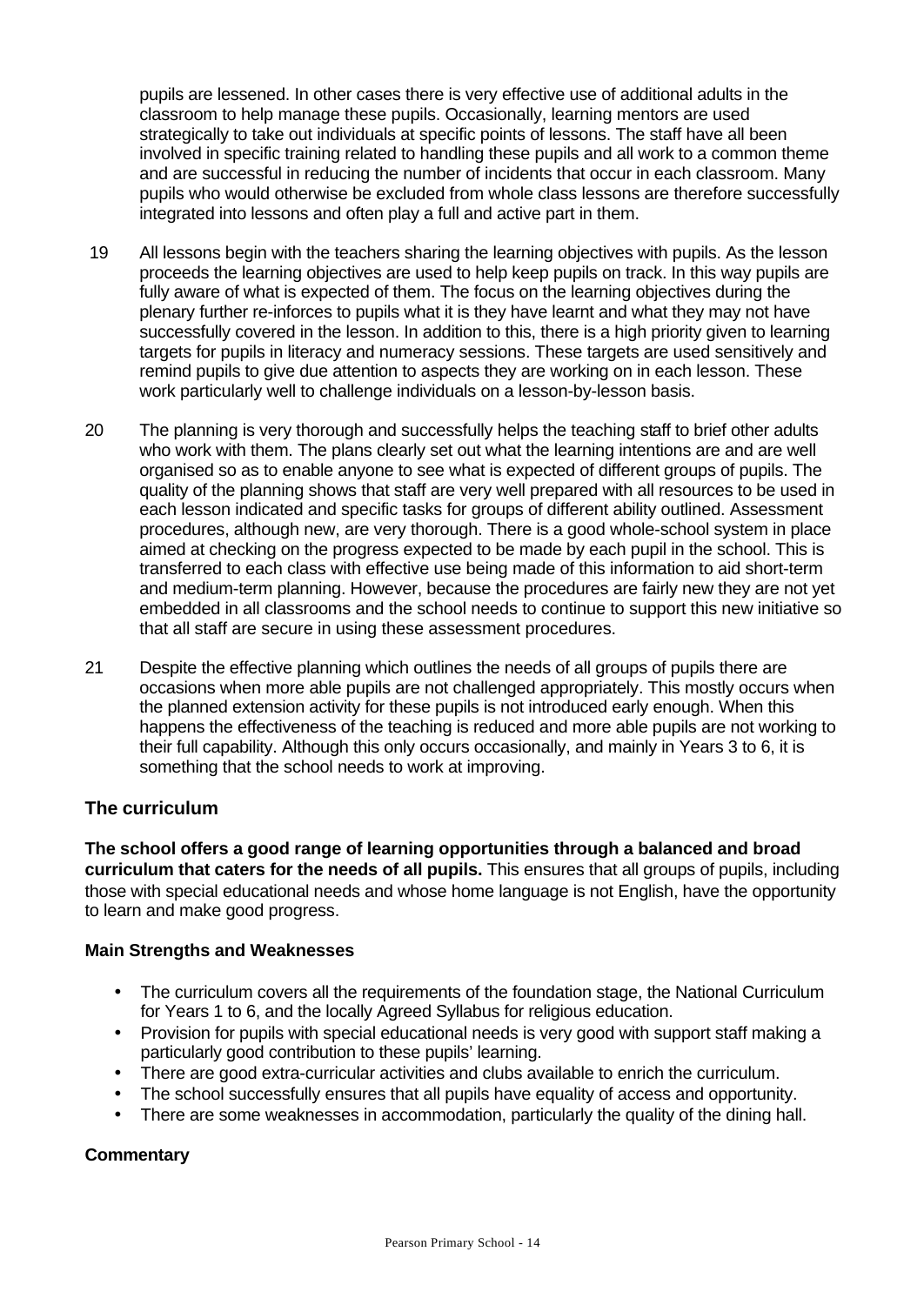- 22 The school provides a good range of curricular opportunities that meet the differing needs of pupils and ensures good progress in learning. Most of the planning is based on nationally developed schemes of work. The National Literacy and Numeracy Strategies are used effectively to teach the skills of literacy and numeracy and enable pupils to achieve well. The school follows the Agreed Syllabus for religious education teaching and is sensitive to the needs of pupils of different ability and backgrounds. Provision for personal, social and health education and citizenship is good. Children in the nursery and reception classes are provided with a suitable curriculum, which takes full account of the six areas of learning outlined in the foundation stage curriculum. The use of pupils' literacy and numeracy skills across the curriculum is satisfactory and improving. Pupils' skills in ICT have recently improved significantly and there is appropriate use of ICT across the curriculum although this is an area for improvement.
- 23 Provision for pupils with special educational needs is very good. The school provides a wellorganised and flexible range of support across the school. Classroom support assistants are being used very well to improve learning opportunities for pupils. They are very effective in supporting pupils with special educational needs within the classroom and this support helps pupils to access the broader curriculum. The high level of training that classroom assistants have received means that they are very expert in meeting a range of needs. The school's learning mentors very effectively ensure that pupils presenting behavioural difficulties are quickly returned to the classroom and this reduces the amount of learning time lost. As a result these pupils are improving their basic skills in literacy and numeracy. Individual education plans are of a good quality and are well used by teachers and their assistants to improve pupils' learning. Targets are clearly defined and parents are invited to participate in the review process. However, a number of parents do not take up the invitation to participate in those reviews. The school very successfully involves pupils in the review process through an individual interview. This results in pupils being aware of their targets for improvement. The school is well staffed. Classroom support assistants and learning mentors are of a high calibre. They make a significant contribution to the quality of education in the school through the high quality of their support for pupils in classrooms and when withdrawing groups for extra help.
- 24 The school enhances its curricular provision by offering a good range of opportunities for learning out of school. The choice of activities includes keep fit, cross stitch, football and gym clubs. In addition, opportunities exist for pupils to complete homework activities.
- 25 The curriculum is inclusive by ensuring equality of access and opportunity for all pupils. Teachers have positive strategies, particularly in behaviour management, through the assertive discipline programme that helps develop pupils' initiative and responsibilities. Many pupils who have been excluded are well reintegrated into school life because of the school's approach to behaviour management. The staff are effective in their support of pupils who have English as an additional language. They give high priority to language development with all pupils because the limited use of pupils' descriptive English has been recognised as a distinctive feature of the school.
- 26 The school premises are attractively decorated and help produce a friendly and welcoming learning environment with colourful displays and appropriate learning resources for children. However, the standard of decoration in the dining hall is unsatisfactory and not helping to develop pupils' social skills. It is also an area that is difficult to heat and this does little to create an appropriate ambience at lunchtime. The school is hoping to proceed with a major building programme in the near future that will take the dining area into account. However, there is a need to give consideration to the short-term implications of pupils' social development during the lunch time period.

#### **Care, guidance and support**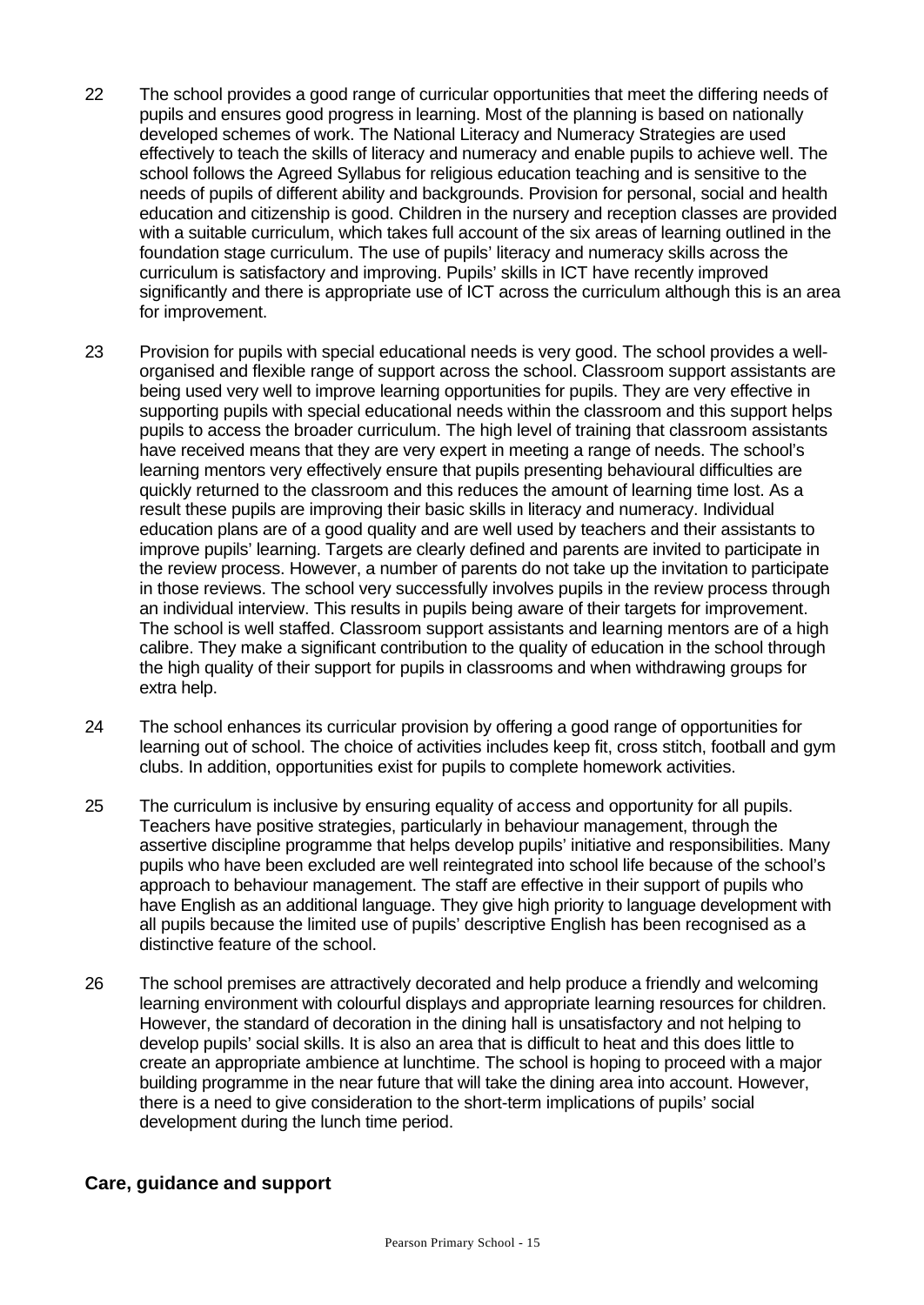**The provision for support, advice and guidance for pupils is very good.** Pupils' learning is very well supported. Health and safety procedures are good.

#### **Main Strengths and Weaknesses**

- Support and guidance for pupils is very good. Teachers and other staff know their pupils very well.
- Child protection procedures are good.
- Teachers, classroom assistants and learning mentors are managing pupils' behaviour very well.
- There are good procedures in place to help check on the academic and personal progress being made by all pupils.
- A school council has yet to be established.
- Induction procedures for new pupils work well.

- 27 Sensitive and positive relationships exist between pupils and the adults who work with them. Many pupils with emotional difficulties have developed a trusting relationship with one or more adults in the school and the work of the learning mentors is particularly effective. All teachers use a short period of time before lunch for circle time and the development of personal, social, health and citizenship education. The school's learning mentors provide circle times for smaller groups of pupils who require more intensive support. Circle times are contributing to the reduction in exclusions at the school and the obvious happiness and enthusiasm exhibited by the majority of pupils. Pupils are aware of their targets for improvement and pupils with special educational needs are consulted on the content and targets within their individual education plans. A draft policy for gifted and able pupils is being developed.
- 28 Child protection procedures are well established and all staff have received training. The school has a clear protocol for managing disclosures and monitoring minor incidents. The school works closely with social service officers and class teachers participate in case conferences. All staff at the school work hard to maintain very good levels of trust with their pupils. Members of Hull's Community Warden Service are regular visitors to the school and are successfully working to ensure the safety and well-being of pupils in the wider community. Pupils do feel secure and cared for within the school environment and this is enabling them to achieve very well.
- 29 All members of staff have received training in managing poor behaviour. As a result of this training pupils exhibiting poor behaviour are dealt with quickly, firmly, quietly and with a constant reminder of the school's high expectations for standards of behaviour. Potentially disruptive behaviour is not allowed to disrupt the flow of lessons. The school's learning mentors play a vital role in ensuring that lessons are not disrupted and that disruptive pupils are counselled and returned to the classroom. All of this consistent teamwork is resulting in improved achievement for all pupils and enthusiastic attitudes to work and school.
- 30 Assessment procedures are good and are effectively used by members of staff to inform planning and their individual assessments of pupil progress. The school has good procedures to help check on the academic as well as personal progress being made by all pupils. Pupils with special educational needs are particularly well supported by both teachers and their assistants. Individual education plans are clear and well targeted and indicate where extra support is needed. The high standard of training that assistants have received ensures that pupils receive confident and competent support. As a result, pupils with special educational needs are achieving very well.
- 31 The school day is characterised by pupils being directly supported, listened to and encouraged to achieve well. The school does intend to establish a school council and this will effectively extend the way that the school is able to take account of pupils' opinions and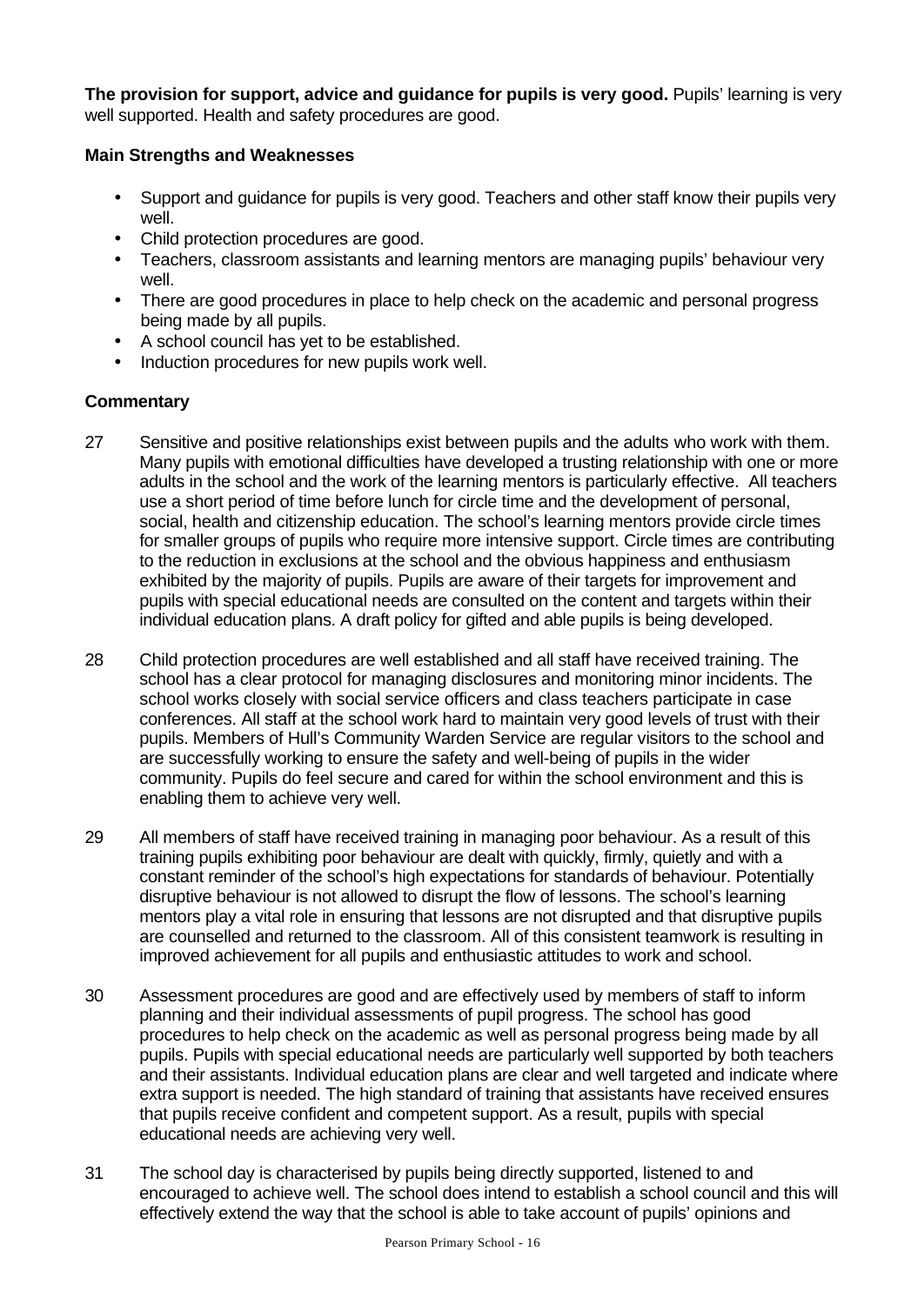concerns. In discussion with pupils in Year 6, they raised some concerns about the way that incidents of aggression were dealt with during lunchtime breaks. A school council would enable the school to respond to these views. All staff make themselves visible and available to parents at the start and end of each day. This ensures that potential problems are quickly addressed. The school intends to develop homework diaries to further encourage parents to participate in the education of their children.

32 The school has good arrangements for the induction of new pupils. Prior to starting the foundation stage, pupils and their parents have the opportunity to attend induction days and meetings. Parents receive a school preparation booklet and the school makes second hand uniform available to all new pupils. Pupils entering the school during the primary phase may, where appropriate, be given learning mentor support. As a result a number of pupils that were having difficulties with schooling have been very well integrated into classrooms. Pupils moving on to the secondary phase of education are sent on 'taster days' and secondary school members of staff visit the school ensuring pupils feel more confident about moving on. Friendship groupings are forwarded to the secondary school to further encourage pupils to settle into the secondary phase quickly and happily.

### **Partnership with parents, other schools and the community**

**The school has a good partnership with parents who hold the school in high esteem. Good links with the community and with other schools extend pupils' experiences.**

#### **Main strengths and weaknesses**

- Parents continue to give good support to the school.
- The school is open and welcoming to parents, and communication between home and school is very good.
- The school keeps parents very well informed.
- Good links with the community enrich pupils' education.

- 33 Parents are positive about what the school does for their children. They are pleased with the many improvements, which have been made and recognise how well the staff pulled together during the difficult transitional period in the leadership. A large majority of parents support their children's learning well, by helping with their reading and homework and by attending parents' evenings. However, a minority of parents who have children with special educational needs do not take advantage of the regular reviews that are set up for them. Friends of Pearson hold social events and have raised funds for playground equipment.
- 34 Parents find the school very approachable and they value the accessibility of staff. The learning mentors are building up good, trusting relationships with parents. They are present in the playground at the beginning and end of school in order to help with any concerns which parents might have; parents greatly value their help. The school ensures that parents from minority ethnic backgrounds are kept well informed by translating letters into different languages. A Bangladeshi support assistant holds a termly meeting to explain how the school teaches numeracy and literacy and to enable parents to raise any concerns they have.
- 35 The school keeps parents very well informed through printed information, including the prospectus, annual governors' report, and information about the curriculum and topics covered during the year. The weekly newsletter is brief but to the point. It reminds parents of the importance of good attendance by including the weekly punctuality and class attendance figures, but it also provides information on school events and achievements and invites parents to events such as class assemblies. Annual reports on pupils' progress are of good quality and include progress targets, which can be addressed at home.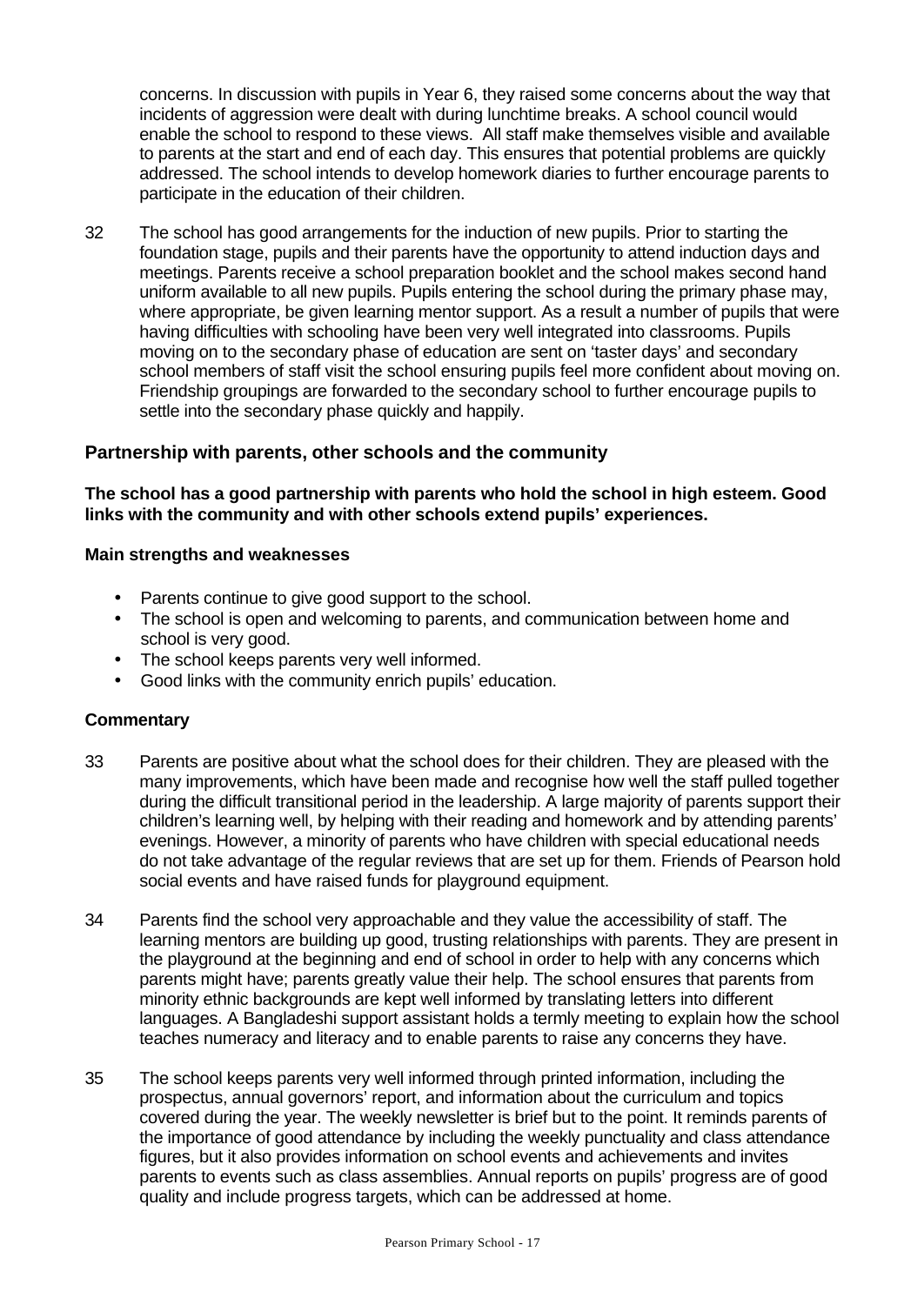36 The school has many good links with the community including constructive links with external agencies, the community wardens and Sure Start. Visits within the community and visitors to school help to enrich pupils' education. The school joined with other primary schools to stage 'The Carnival of Elements'; this stimulated pupils' art, design and musical skills and was clearly a very successful and enjoyable event.

### **LEADERSHIP AND MANAGEMENT**

**The leadership and management of the school are good.** There is a very clear focus on raising standards and the very effective leadership of the acting headteacher helps all staff to be clear about their role in helping pupils' make good academic and personal progress.

#### **Main strengths and weaknesses**

- The acting headteacher, with support from the temporary headteacher, demonstrates strong leadership, giving all staff a clear educational direction.
- The school has a very effective method of checking on the quality of teaching and learning as well as on pupils' achievement.
- The acting headteacher produces comprehensive documents to support the school's work, ensuring that the school's day-to-day, as well as longer-term management systems, are very effective.
- The governors are very supportive of the school and their good knowledge of what is happening at the school helps them to challenge the school's leadership and management.
- The governors and the senior management team have a range of very good systems in place to ensure that the school gets the most from its financial decisions.
- There is very effective day-to-day administration of the school due to the exceptional support provided by a range of support staff working on school administration.

- 37 The acting headteacher has worked closely with the temporary headteacher for the past two terms to create a very positive educational direction for the school, which is focused on raising pupils' achievement. The acting headteacher, with support from the senior management team, has communicated ideas to the staff in a very clear and concise way so that there is a strong sense of teamwork in place with everyone working to a common purpose. The headteacher has understandably earned the respect of pupils, staff, parents and governors in the short time she has been at the school. Her boundless energy and expertise has helped to drive the staff forward. Relationships amongst the staff have been very good at a time when a serious illness to the previous well-regarded headteacher could easily have demoralised the staff.
- 38 The school has developed very effective systems to check on the quality of teaching and learning. The very effective work of the subject leaders for literacy and numeracy has been a key factor in achieving this. There has been regular monitoring of teaching with a very clear view on improving the quality of pupils' learning and achievement. The quality of feedback to individual teachers has helped them to focus on ways that they can further effect improvement in pupils' performance. This has been particularly helpful in ensuring that all staff are giving greater awareness to the way pupils are communicating. It has helped, in most cases, to address any issue of underachievement amongst more able pupils. In most lessons this has had the impact of teachers giving good attention to the needs of pupils of different ability. Very good tracking of pupils' progress has enabled the school to give good attention to the way pupils are achieving with effective analysis of performance data helping the school to be clear about areas the pupils are attaining well and less well.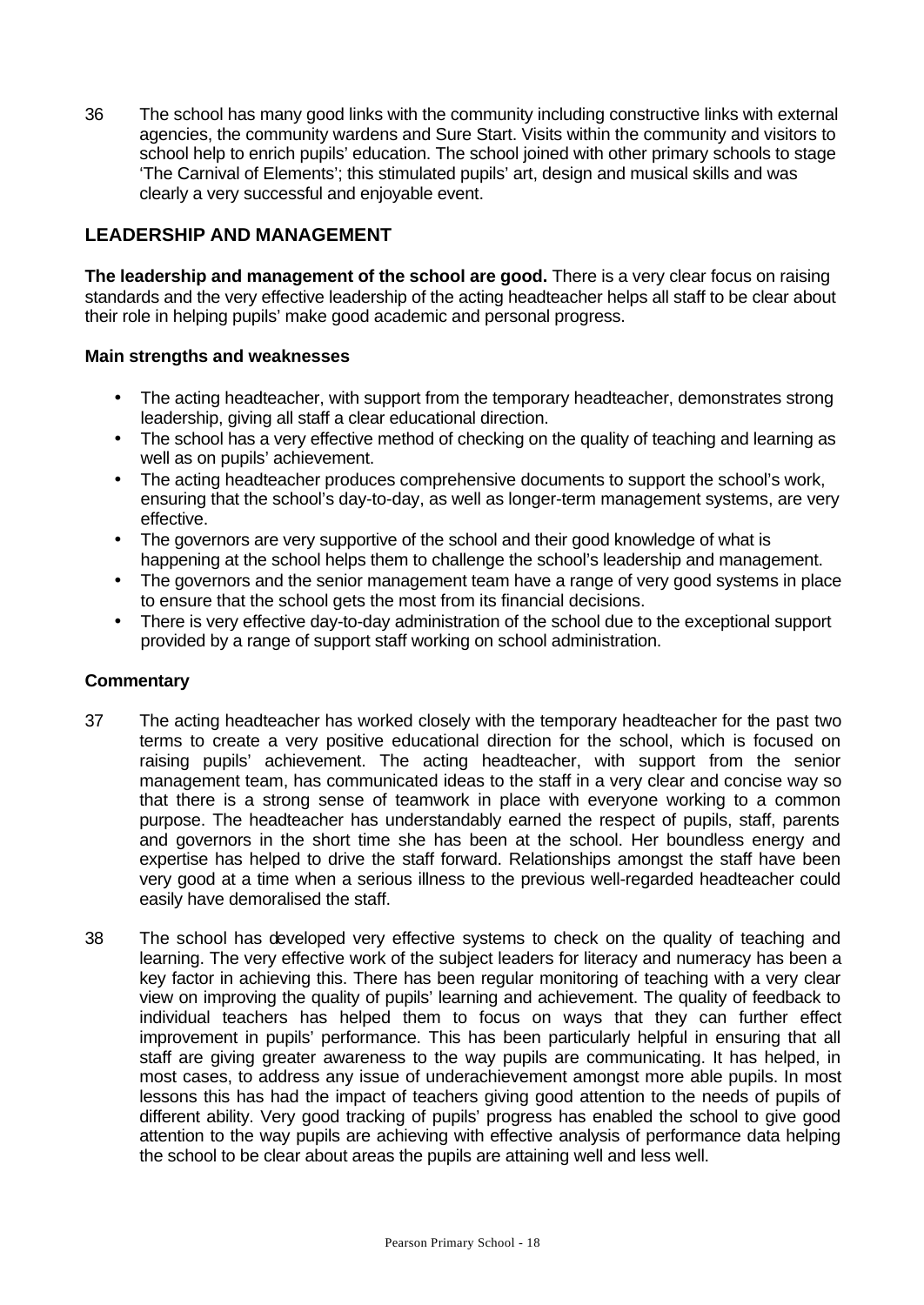- 39 There are clear procedures in place to support every aspect of the school's work. Policies are clear, carefully thought-through and specific to the distinctive features of this school. This helps all staff to be very clear about how they should react in a range of situations, which is particularly relevant in a school where a significant few pupils can have days when they are disruptive. The school is keen to take on board any new initiative that enhances the quality of pupils' academic and personal development. The senior managers have spent time thinking about all aspects of the school's work and if new innovations have not yet been introduced then the school is giving much consideration to it. For example, there is careful thought at the moment given to the advantages of having a school council. The clarity of the procedures that are in place to support the school's work helps the quality of management be very good.
- 40 The governors are a very effective body that both supports the school's work and also challenges it. They are very aware of the issues facing the school and have been involved in discussions relating to pupils' oracy and improving attendance. They have also recognised that the school needs better induction procedures to support pupils who enter the school midway through the school year. The governors that are linked to specific areas, such as literacy and numeracy, make every effort to meet regularly with the appropriate subject leader and have very good knowledge of the issues facing the school for that particular area. Committees meet regularly and provide the governors with a very efficient way of dealing with on-going business so that more time can be afforded to the bigger and most urgent issues facing the school. Their depth of understanding was demonstrated when outlining what they felt was imperative in the person specification for the next substantive headteacher to be appointed.
- 41 The governors and senior management team are very clear about what they perceive to be value for money. The headteacher and chair of governors produce an annual 'best value' report. The report outlines how the school is getting the best value for money from the deployment of staff, resources and outside services, such as the peripatetic music service. It helps the governors to reflect on how effective their spending has been and there are clear links made between the spending decision and improving the achievement of specific groups of pupils. For example, the link between the learning mentors' role and improving a group of pupils' self-esteem is well documented. The governing body has paid particular attention to the impact that support staff have had in general. As the school is considering improvements to the existing building it is already putting in place criteria to help measure the impact that the new building will have on pupils' personal and academic achievement. The table below reflects that money has been earmarked for the extension to the building. However, delays to the start of the work give a very inflated view of the school's balance.

| Income and expenditure $(E)$ |         | Balances (£)                                   |
|------------------------------|---------|------------------------------------------------|
| Total income                 | 765,074 | Balance from previous year<br>41,815           |
| Total expenditure            | 702,934 | Balance carried forward to the next<br>103,955 |
| Expenditure per pupil        | 3,446   |                                                |

|  |  | Financial information for the year April 2002 to March 2003 |
|--|--|-------------------------------------------------------------|
|  |  |                                                             |

42 The school benefits from a very efficient and effective administrative staff. The team of administrative staff is well led and very supportive of the school's work. The quality of this support has enabled the school's leadership to concentrate on the school's performance while day-to-day administrative tasks is very well looked after by this hard-working and dedicated group.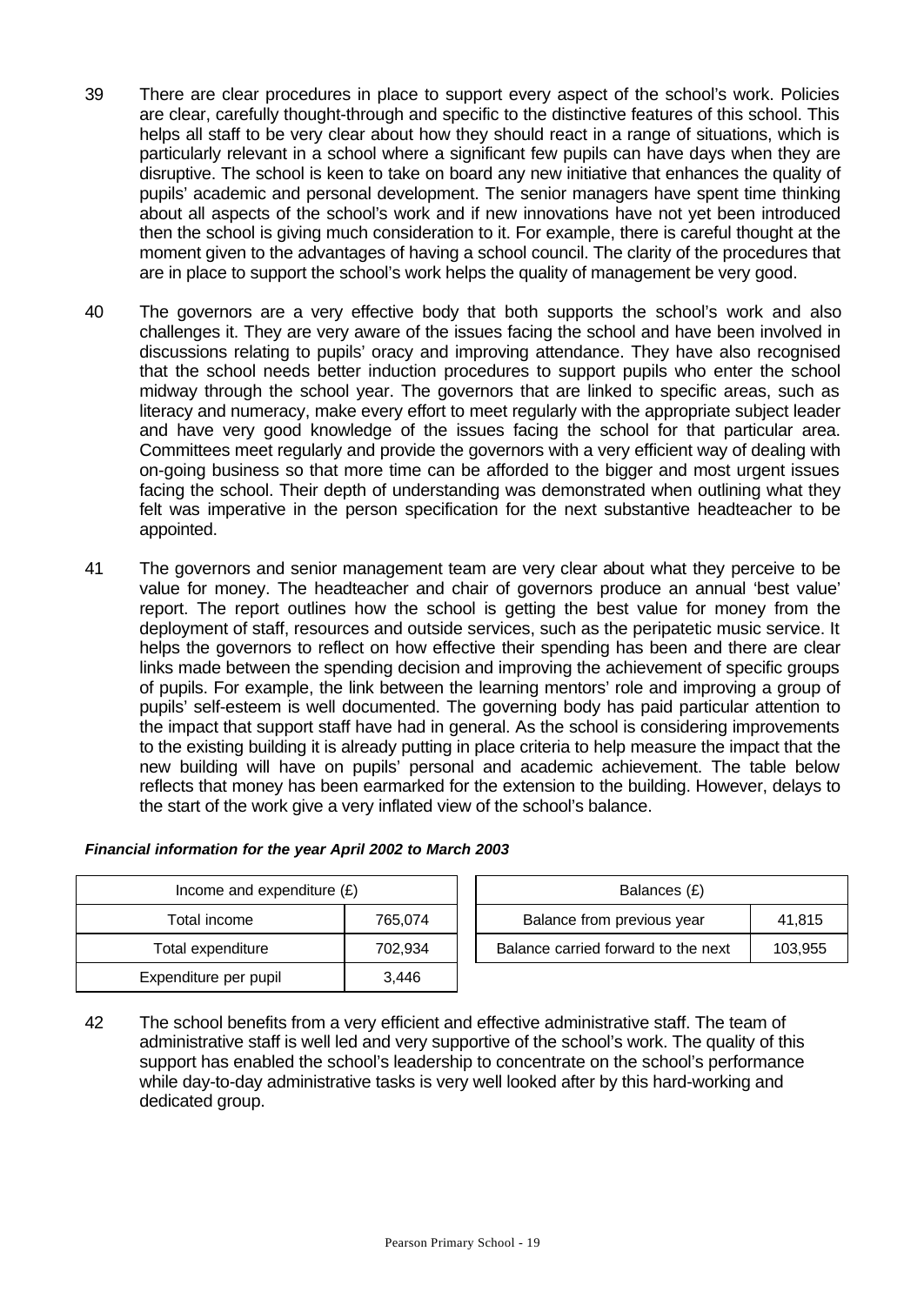# **PART C: THE QUALITY OF EDUCATION IN AREAS OF LEARNING AND SUBJECTS**

### **AREAS OF LEARNING IN THE FOUNDATION STAGE**

### **Provision for children in the Foundation Stage is good.**

#### **Main strengths and weaknesses**

- The leadership of the Foundation Stage of Learning is good.
- There is effective continuity between nursery and reception classes.
- The good provision and very god use of support staff enhance the children's' learning.

### **Commentary**

- 43 The recent creation of a Foundation Stage Unit, incorporating both nursery and reception children, provides opportunities for separate nursery and reception input, with shared use of resources and areas of learning at other times. Plans to develop these new arrangements further are in hand. The attainment of children on entry into the nursery is well below that of similar aged children in all six areas of learning. Communication and language skills are particularly poor and this inhibits their learning in other areas. By the time they enter reception in the term following their fifth birthday, personal and social skills and physical development are satisfactory, however in all other areas of learning, they are well below national expectations. All children achieve well because the teaching is good and the curriculum is appropriately planned on a two-year cycle to provide a wide range of interesting and relevant activities, which match their needs. Adults are good role models for the children and manage them well.
- 44 There is a good ratio of adults to children and very good use of support staff, ensuring that the needs of all, including pupils who speak little English upon entry, are met. The leadership and management of the Foundation Stage of Learning is good with clear planning and provision for each of the six areas of learning. The indoor accommodation is good for both nursery and reception aged children, with satisfactory provision for outdoor play. Further plans are in hand to enhance outdoor play facilities in a joint project with the neighbouring Sure Start.

### **PERSONAL, SOCIAL AND EMOTIONAL DEVELOPMENT**

Provision in personal, social and emotional development is **good.**

#### **Main strengths and weaknesses:**

- Children achieve well because of the good teaching and high expectations set by staff.
- Every opportunity is taken to enhance children's development, building on a very low baseline to achieve satisfactory standards by the end of the Foundation Stage.
- Children feel confident and happy due to the supportive and caring relationships established.
- Children who speak little English upon entry are very well catered for.

#### **Commentary**

45 Children start nursery with poor personal and social skills. In both nursery and reception there is good awareness of this and the needs of individuals are met. High expectations of all staff and consistency of role models ensures that the children know what is expected of them, so that they quickly learn the correct way to behave. There is a calm, purposeful environment with opportunities and encouragement for all children to participate at their ability level. Children learn how to take turns and interact with others. This was particularly evident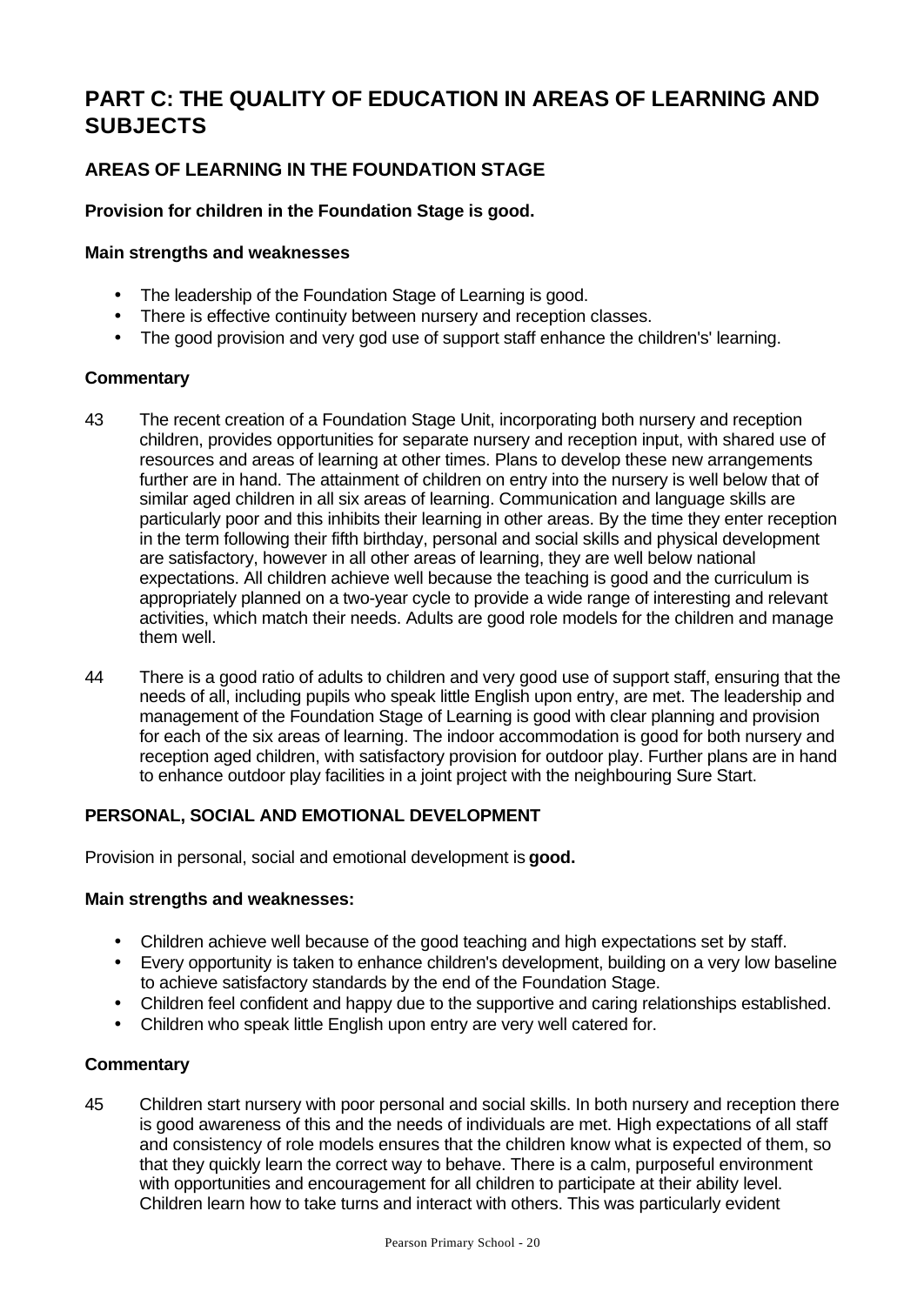through role-play of 'The Three Billy Goats Gruff' and sand and water play. Children from different cultures and beliefs work well with each other and share some of their lifestyle.

46 The very supportive relationships ensure that children feel secure and confident to try different activities, however the attention span of significant number of the children is short when not working directly with an adult. The progress in learning is clearly evident in this area, especially for the older children who have already been through the nursery. This is as a result of the very clear expectations, courtesy and respect shown by the adults.

#### **COMMUNICATION, LANGUAGE AND LITERACY**

#### **Provision for communication, language and literacy is good.**

#### **Main strengths and weaknesses:**

- Teachers and support staff are clearly aware of the poor language and communication skills upon entry and take every opportunity to develop them.
- Good teaching and effective questioning techniques help to develop communication skills.
- Talking Partners initiative is very effective in enabling pupils with language delay or lack of English to express themselves.

#### **Commentary**

- 47 When children first start in the nursery the majority have poor levels of communication and language skills. For some children this is because English is not the first language spoken at home. They all very quickly make good progress because the teacher and support staff engage them well through interesting and stimulating activities and effective questioning. All staff take every opportunity during each activity to develop the children's vocabulary through probing questions and by encouraging participation in discussion. For example, when the children were making bridges to cross the river in the story of 'The Three Billy Goats Gruff', the teacher encouraged them to discuss ways to get off the bridge and how to be able to get under it.
- 48 Good relationships mean that the children soon have the confidence to talk and all adults are genuinely interested in what the children have to say. They listen with interest to stories and poems, ask questions and talk about the story. There are good opportunities for role-play. There is good provision to write in a number of the areas of learning set up along with opportunities for mark-making both indoors and outside. Most children in reception can hold a pencil appropriately and form recognisable letters. There were opportunities for emergent writing about the bridge they were making. There was a good selection of books available but not much evidence was seen of children choosing to look at books themselves. Although good progress is made, well below half of the children are expected to meet the Early Learning Goals in communication, language and literacy by the end of their reception year and none are expected to complete all elements of the early learning goals in writing. The children enter Year 1 well below expectations for their age in all areas, especially writing.

#### **MATHEMATICAL DEVELOPMENT**

Provision for mathematical development is **good.**

#### **Main strengths and weaknesses:**

• Teachers plan and deliver a wide range of interactive activities to support learning and help the children get a better understanding of number.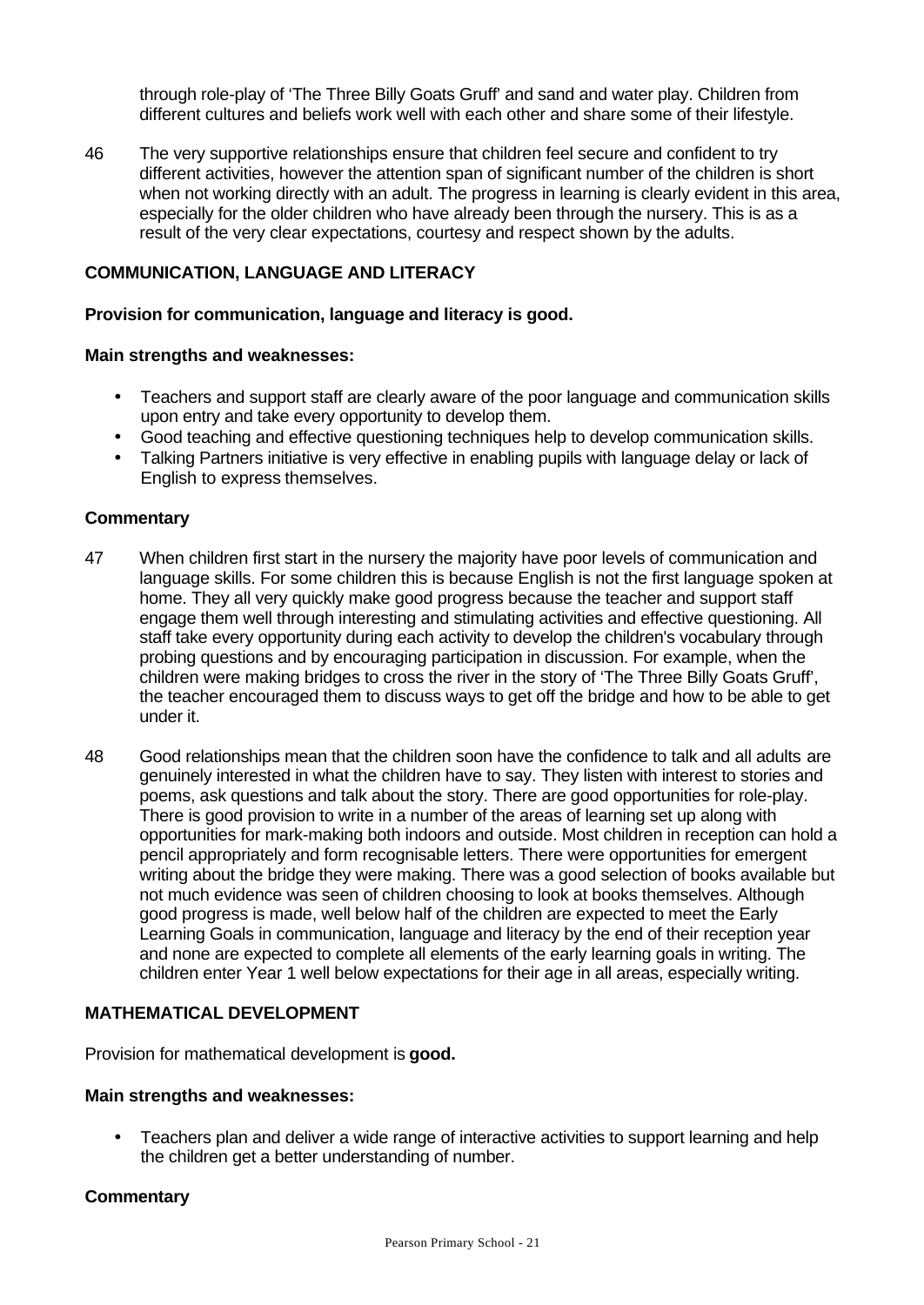- 49 Learning is good from a very low baseline because of effective teaching. Upon entry to nursery, although forty per cent of children could recite numbers up to five, only a quarter of children could count to five. They have since made good progress. Nearly all children can count to ten and can order and match numbers one to five. There is considerable variation in attainment but overall it is below expectations in mathematics at this stage. Teachers and support staff use practical examples and storylines using everyday objects to help the children order and match numbers. During one well-planned nursery activity where teaching was good, children took turns to choose cleaning items from a bag, match them to numbers up to five and then add five more to make ten. Good use was also made of mathematical vocabulary. In another good reception lesson, children used a dice throwing experience and role-play to count up to twenty as groups of children got on the bus with the driver and drove around the classroom. All these practical activities prepare the way well for future learning and are very appropriate for this stage of development, ensuring that children sustain interest and do not become bored.
- 50 Numeracy activities are planned to take place with other areas of learning. For example, in an art activity, children were encouraged to choose a number and paint the corresponding number of paintings. From photographic evidence and wall displays children have had opportunities to make three-dimensional models using bricks and shapes, they had also made clocks and patterns using threaded beads. Clear planning indicates appropriate breadth of opportunity for mathematical development. Despite making good progress in this area of learning, well over half of the children are not expected to meet the national Early Learning Goals by the time they leave the reception class.

### **KNOWLEDGE AND UNDERSTANDING OF THE WORLD**

Provision in knowledge and understanding of the world is **good.**

#### **Main strengths and weaknesses:**

- A good range of opportunities is planned for a two-year topic cycle to promote learning in this area.
- There is a good range of resources used effectively to help the children gain a deeper understanding of the world around them.
- There are good opportunities for children to use computers.
- Children are not always encouraged to sustain concentration on an activity of their choice.

#### **Commentary**

51 A good range of opportunities is planned on a two-year cycle in the Foundation Stage to stimulate children's curiosity and enhance their understanding. Plans were adapted well in the nursery to maximise an opportunity related to the snowy weather by doing snow modelling and the making of artificial snow. The computers were used well with children giving instructions by using keys and a mouse to communicate plans using symbols and objects. Children had opportunity to explore a feely box and observe and touch a range of objects or look at them through a magnifying glass. There are good construction resources and opportunities. From photographic evidence, the children clearly have a good range of opportunities to develop their knowledge and understanding of the world. Work on touching, smelling and tasting foods, along with making pizzas and cakes, allowed them to use their senses and talk about likes and dislikes. There is evidence of opportunities to investigate and feel the bark of trees and grass in the world around them. Even though there is good provision and good teaching in this area, lack of ability to talk about their knowledge and understanding inhibits their progress. As a result, well over half of the children are not expected to meet the national Early Learning Goals by the time they finish in reception.

#### **PHYSICAL DEVELOPMENT**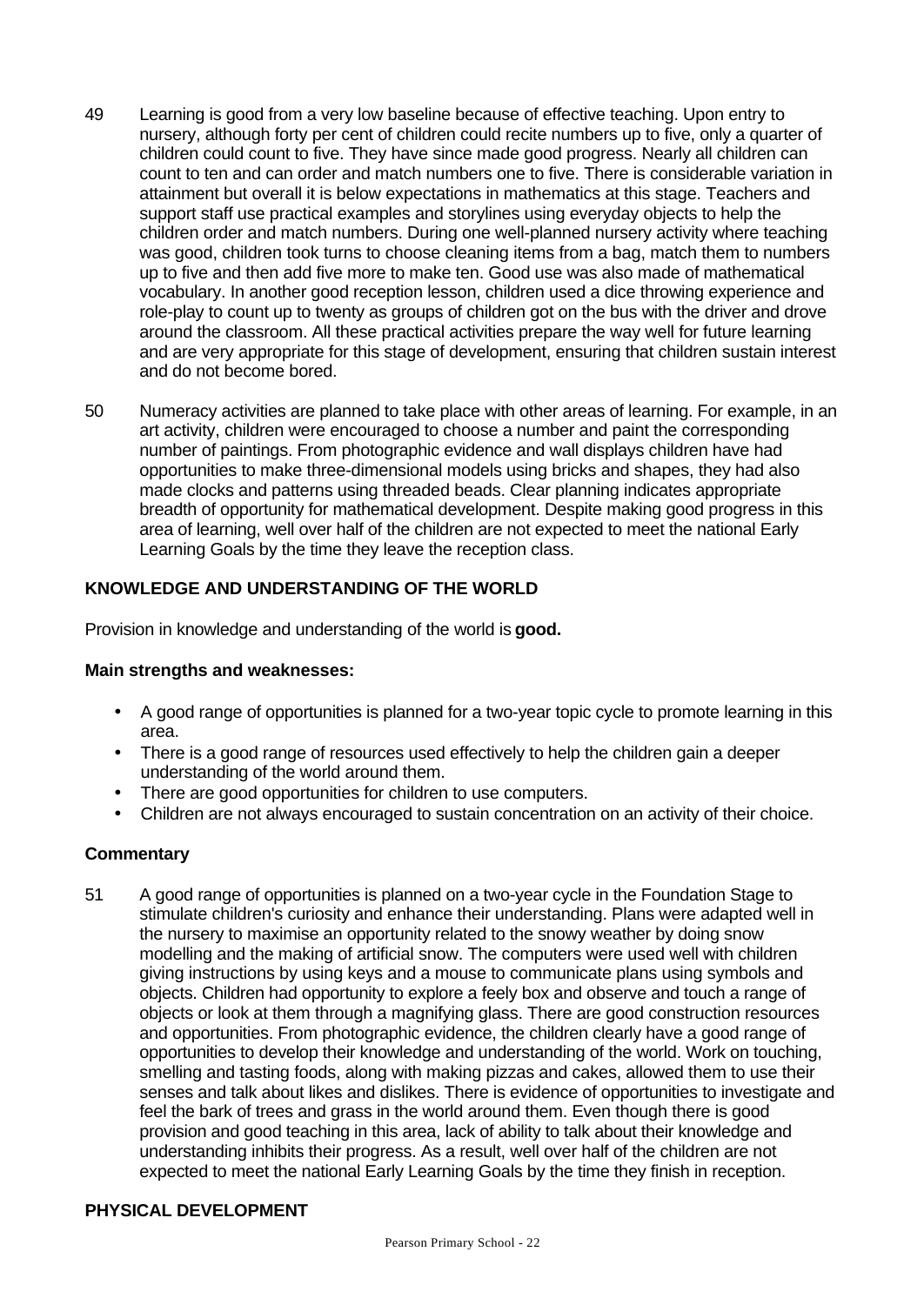**Provision for physical development is satisfactory.** When the planned outdoor facilities are in place this should allow for improvement in this area.

#### **Main strengths and weaknesses:**

- Good opportunities are provided to use tools, malleable materials and construction equipment.
- Both nursery and reception children are provided with regular outdoor play opportunities.
- Satisfactory provision for outdoor play could become good if planned improvements are successful.

#### **Commentary**

52 No hall sessions were observed during the inspection; therefore no judgement can be made about teaching. Opportunities for outdoor play were limited during the inspection owing to adverse weather conditions. Although the provision for outdoor play is satisfactory, plans to develop the area in conjunction with Sure Start should ensure that this provision becomes even better. From photographic evidence and activities observed during the inspection, good opportunities are provided for construction activities, use of tools and the development of fine motor skills. Sewing on buttons, threading laces, mark-making, cutting out and use of kitchen utensils in the role-play area are all examples of this. Children are generally confident when participating in physical activities with three quarters of the children expected to achieve the Early Learning Goal in this area by the end of reception.

#### **CREATIVE DEVELOPMENT**

Provision for creative development is **good.**

#### **Main strengths and weaknesses:**

- Regular opportunities exist for children to carry out activities aimed at improving their creative development.
- A range of opportunities is well planned for within topics being covered.

#### **Commentary**

53 When children first start nursery, their creative skills are poor. Staff work hard to encourage children to build up confidence in themselves and offer a wide range of opportunities for creative development. The peripatetic music teacher provided reception children with an opportunity to express themselves using a very good range of musical instruments and linked the lesson to work being done in class about 'The Three Billy Goats Gruff'. Children had opportunities to use the outdoor sound wall currently on loan to the school. There is also a musical area with a range of instruments from which to choose. From wall displays, photographic evidence and work going on in the classrooms, there are clearly good opportunities for collage work using a range of materials such as polystyrene, pasta, card, sand, cloth and coloured paper and glitter. A student was working with a group of children who were mixing colours using bubble making. She had clearly been well prepared by the teacher to ask appropriate questions and assess responses. There are good opportunities for imaginative role-play, this was seen through the 'Billy Goats Gruff' bridge crossing with head-dresses and identification signs enabling children to get into role. There was also a puppet theatre and the role-play 'classroom' setting. High quality of provision enables good progress to be made, however the children's lack of ability to express themselves well means that over half of the children will not achieve the Early Learning Goal before entering Year 1.

### **SUBJECTS IN KEY STAGES 1 and 2**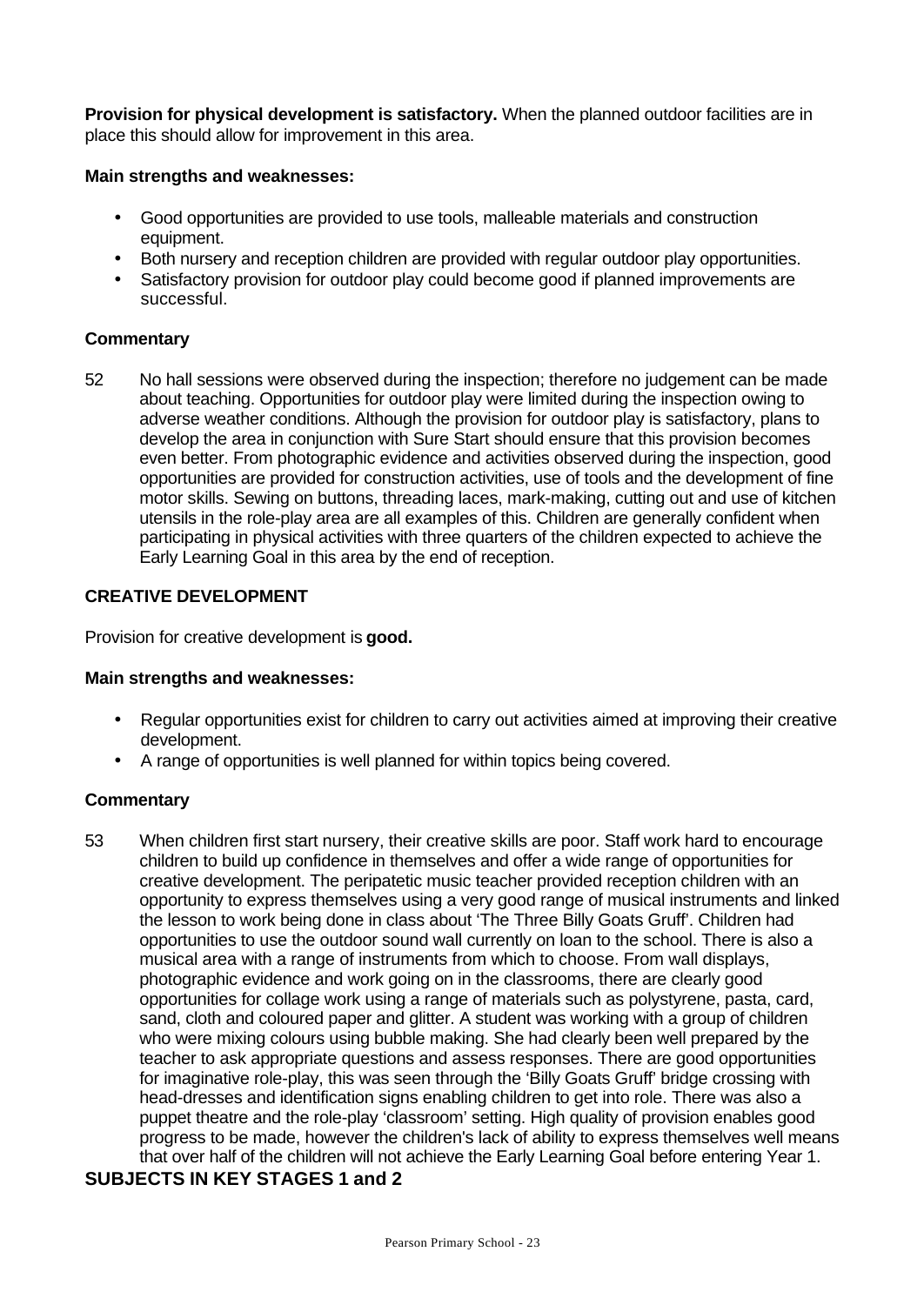### **ENGLISH**

### **Provision in English is good.**

#### **Main strengths and weaknesses**

- Although standards have been low for many years pupils achieve well none-the-less.
- The quality of teaching is good overall and is often very good.
- Pupils make good progress in reading and writing.
- Pupils limited descriptive vocabulary is inhibiting the standards attained in writing.
- Staff have a full and effective range of strategies to help pupils, including those whose home language is not English, to improve their spoken English.
- The leadership and management of the subject are very good.

- 54 The National Curriculum test results for 7 and 11-year-olds show that the school's results have been well below average in reading and writing for many years, with improvement noted in Year 6 results in 2003, which is being maintained by the present Year 6. The results over the past few years give a false impression of pupils' achievement however, because the vast majority of pupils make good progress as they move through the school. When considering the attainment of children when they first start school in the nursery or reception classes they achieve well. The results of last year's Year 6 compared with the same groups' attainment in Year 2 also confirms that good progress is happening and that pupils are achieving well.
- 55 The quality of teaching is good overall but is very good in Years 1 and 2. All teachers are very focussed on helping to develop pupils' spoken English. There is good recognition that pupils' limited descriptive language is inhibiting their ability to attain more highly in writing. For example in Years 1 and 2 there is very good attention to the way pupils talk to each other. During introductory sessions pupils are not expected to answer questions as part of a whole group but are encouraged to talk to a partner about the issue first. The teachers have taught the pupils to sit and face each other so that they gain the most benefit from the discussions. The continual re-inforcement of 'good sitting and good listening' adds to the pupils' ability to participate fully at this time. There is also much attention to pupils developing dramatic ideas. In this way the pupils try out different voices for different characters. This all helps to develop confidence in pupils' speaking and listening. In Year 2 the very good lesson is characterised by opportunities for pupils to use their spoken English. The idea of 'hot seating' is used very successfully to help pupils express thoughts from the point of view of one of the main character being studied.
- 56 In Years 3 to 6 the teaching is consistently good with many very good features. The pace of lessons is one of the key features of the lessons, with pupils being clear about what is expected of them. There is good use made of the interactive whiteboards in all lessons to help the quality of pupils' learning. The use of this resource speeds up the way teachers are able to present ideas. For example, teaching pupils to use appropriate connectives two join two sentences is much quicker to organise when using the board. It gives pupils' instant reinforcement about the learning that is happening.
- 57 When taking account of the reading and writing attainment of children when they first start in the nursery and reception classes there is good progress being made as pupils move through the school. In reading, for example, pupils learn to use expression when they read aloud from early on. This is helping to build up their confidence in reading in general. Although the National Curriculum tests at the end of Year 2 do not indicate that standards are high at this point, there is very good work happening to set firm foundations from which pupils can later build on. The strong emphasis on using dramatical ideas is helping. Pupils are frequently involved in using different voices as part of the on-going work in class. This is helping them to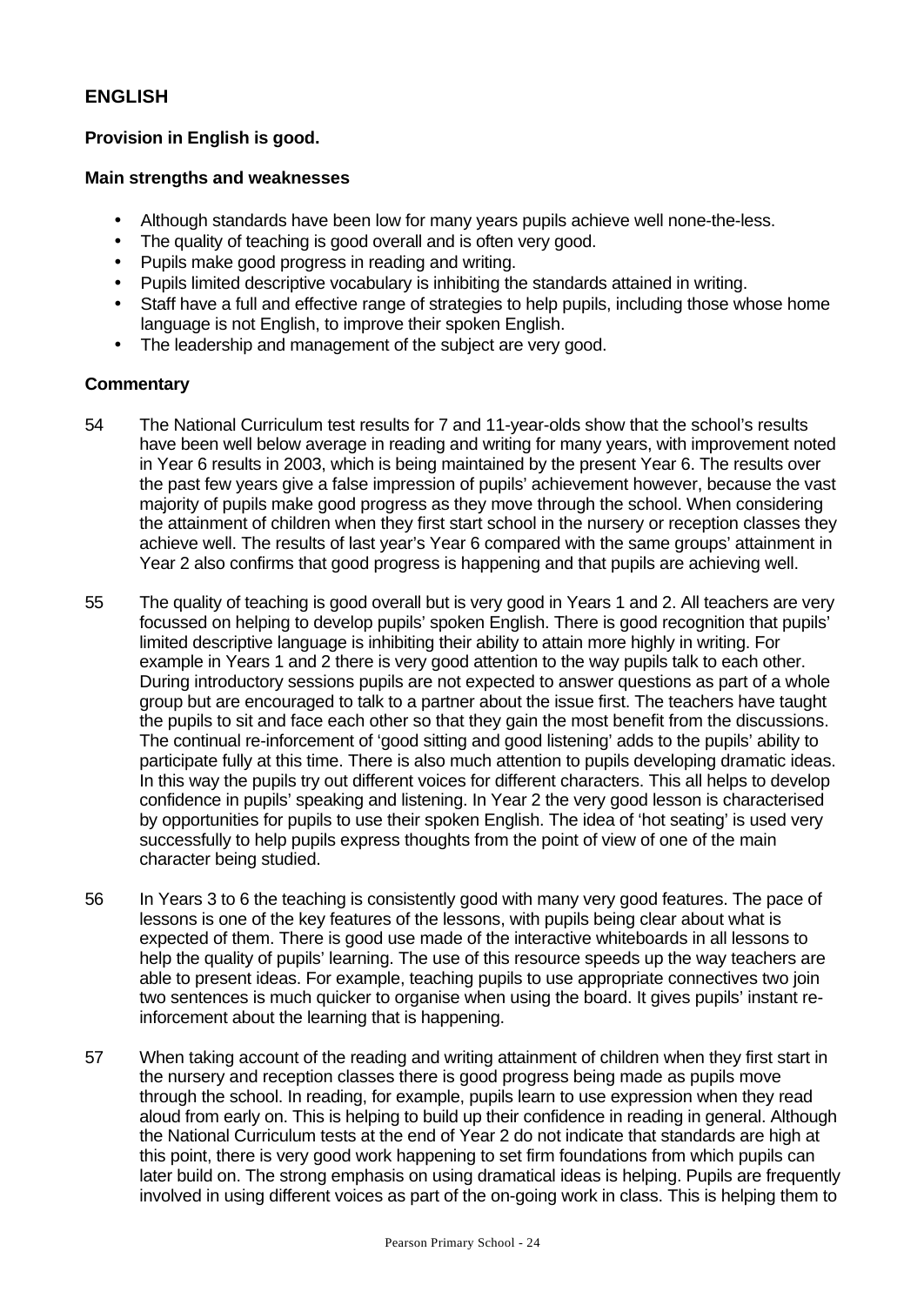be more expressive in their reading. It also helps older pupils to feel positive about reading with the vast majority of older pupils reading from a wide range of authors. The use of the daily basic skills sessions also helps the pupils to be confident in using a full range of strategies to work out unknown words. This constant re-inforcement is working well with pupils feeling very positive about reading to an adult. The quality of the work of the teaching assistants also helps in this respect.

- 58 Pupils' progress in writing is also good although many older pupils still find it difficult to move into an imagined world when it comes to writing. There is a strong focus on story for pupils whose home language is not English and therefore they are able to start their own stories using familiar openings like, 'One day..' or, 'Once upon a time..'. These pupils make rapid progress in Years 1 and 2, with many who were unable to write more than a few words at the beginning of the academic year improving to write full sentences, and writing a story that has a clear sequence, by the end of the year. Progress by other pupils is also good but tends to be a little slower than it is for reading. It is mainly the grammatical features that hamper the pupils' progress. However, in each year the progress is good when comparing pupils' early efforts at the beginning of the academic year to their abilities mid way through the year.
- 59 When looking at the written work of pupils it is clear that their limited descriptive vocabulary is holding back their ability to write fluently and imaginatively. More able pupils in Year 2, for example, are able to write well-sequenced reports. However, there is little evidence of adventurous words being used. By the time they are in Year 4, they are able to vary the way their sentences start but the weakness with descriptive language remains. They also have problems with using the correct tense with words like 'bringed' being used for 'brought' and 'comed' for 'came'. In Year 6, more able pupils are strong in the secretarial skills of writing, with punctuation, handwriting and spelling being secure. Their stories start in a range of ways focusing on description, dialogue or action. It is within the imaginative or creative features that weaknesses occur. The main reason for this is that pupils' lack of confidence in using a full vocabulary is inhibiting their creative ideas.
- 60 There is a full range of strategies used to support pupils whose home language is not English. There is very good attention to using specific descriptive words. This is helping these pupils to access the full curriculum because they get to know the correct terminology to use when describing scientific or geographical features.
- 61 The good provision in English and the very good level of continuity in pupils' learning can be largely associated with the very good quality of subject leadership. The present subject leader has only recently taken over 'whole-school' leadership. However, the quality of leadership is having a very good impact throughout the school. This is because there is very good monitoring happening with an emphasis on how the teaching is impacting on pupils' learning. This, in turn, is then used to check on the achievement of groups of pupils. Teaching strengths have been thought about so that they have been targeted to work in years where there were previous dips in pupils' progress. The subject leader is very clear about the current strengths and weaknesses and the focus on further staff training related to improving pupils' oracy has already been planned. Good analysis of the needs of boys' reading has already taken place and changes to resources have been introduced so as to inspire more boys to read for pleasure. This is as a result of the very good monitoring that has happened in the past.

#### **Language and literacy across the curriculum**

62 The improvements in pupils' literacy skills are beginning to make an impression on the way literacy skills are being used throughout the curriculum. Very good attention to helping pupils, especially those whose home language is not English, use specific vocabulary associated with science and geography is aiding this process. The Creative Partnership Project sees an outside specialist music teacher making good links between music and literacy. Pupils carry out researches as part of their work in geography, history and religious education.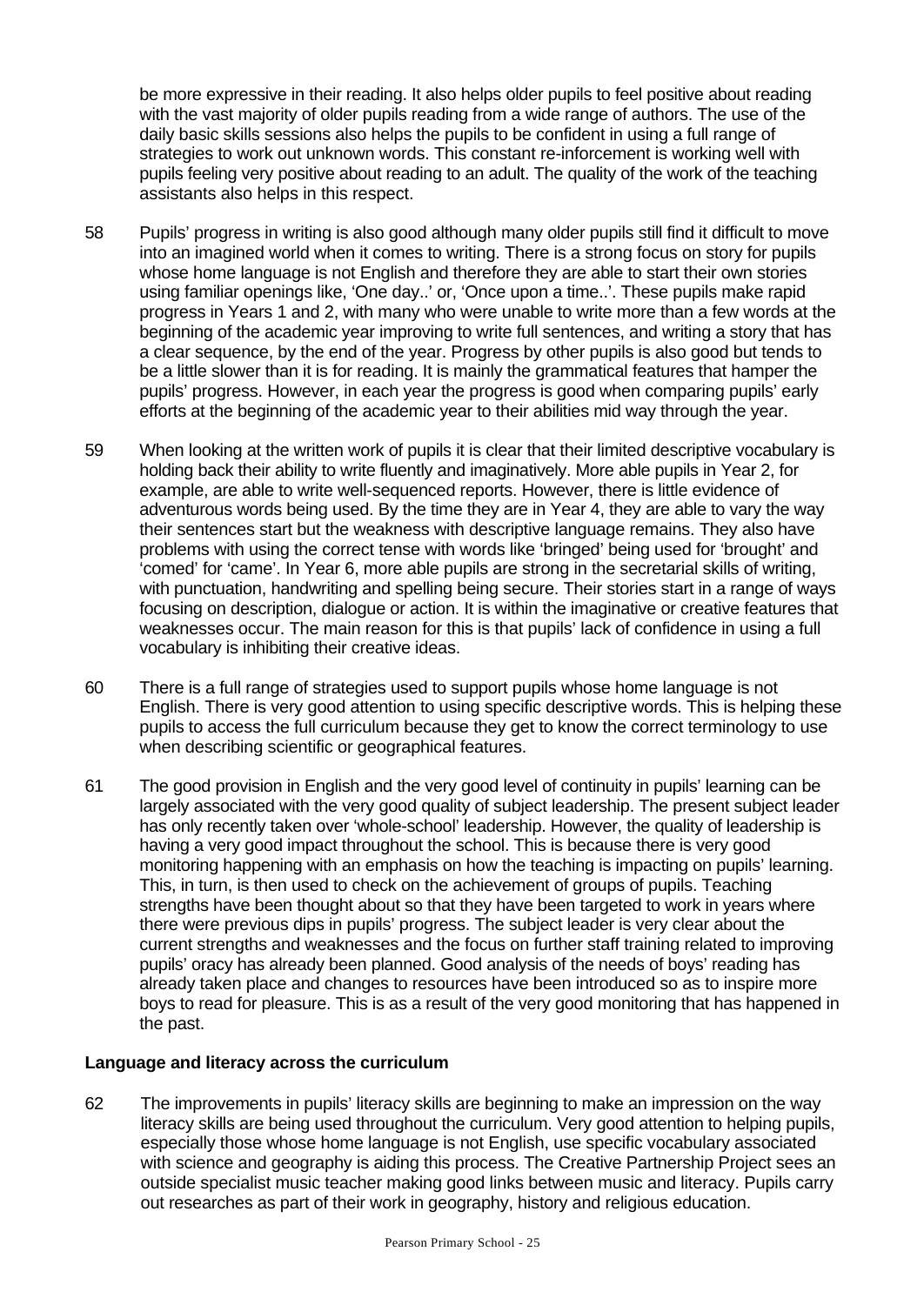### **MATHEMATICS**

#### **Provision in mathematics is good.**

#### **Main Strengths and Weaknesses**

- Pupils achieve well with very good progress noted in some years.
- Teaching is good overall and teachers use the National Numeracy Strategy well and this leads to very good achievement.
- Teachers make very effective use of Interactive Whiteboards to support good pace during lessons and maintain pupils interest in the subject.
- Classroom assistants and learning mentors give very effective support to a range of pupils and this improves pupils' confidence and attitudes to the subject.
- Basic skills sessions at the start of each school day make a significant contribution to independent and co-operative learning.
- Pupils' difficulties in understanding vocabulary within written problems are impeding them from achieving at the higher levels.

- 63 Standards are below average in Year 2 and are above average in Year 6. This represents very good achievement as most pupils enter the foundation stage of learning with standards that are well below those expected for their age and leave school with standards that are generally around the national expectations. The 2003 National Curriculum tests indicate that standards at the end of Year 2 are in line with those of similar schools. At the end of Year 6 results are well above average when compared with similar schools with well above average progress when considering prior attainment. Pupils with special educational needs are very well supported by well-trained classroom assistants and, as a result of that support, they achieve as well as other pupils. Pupils whose home language is not English also do well. This represents continued improvement since the previous inspection.
- 64 The quality of teaching throughout the school is good. Teachers confidently use the National Numeracy Strategy flexibly and plan work that is carefully matched to the different needs of pupils in the class. Teachers work in close partnership with classroom assistants ensuring that individuals and small groups of pupils receive extra support that develops the lesson's objectives. Teachers make very effective use of Interactive Whiteboards to maintain both pupil interest and the good pace of lessons. Interactive Whiteboards programmes are well prepared by teachers and support very well the lesson's learning objectives. Teachers are very consistent in applying the school's high expectations for pupil behaviour.
- 65 Pupils that attempt to disrupt lessons are dealt with firmly, quietly and with understanding by all staff. Learning mentors are very effective in ensuring that lessons are not disrupted and that pupils presenting poor behaviour are counselled, given targets for improvement and are returned to the classroom quickly. This consistent, well-prepared team approach to teaching is ensuring a reduction in poor behaviour, the development of very good pupil attitudes to learning and improved standards of achievement. All lessons observed are characterised by pupil excitement and enjoyment of the subject. Teachers are maintaining a good ethos for learning. Discussions with pupils confirmed the breadth of the school's numeracy curriculum and the pupils' enthusiasm for the subject. Year 2 pupils confidently recalled the names and characteristics of two-dimensional shapes. Year 4 pupils were equally confident with the properties of three-dimensional shapes. Year 6 pupils enthusiastically entered into discussion about equivalent fractions.
- 66 Basic skills sessions at the start of each school day make a significant contribution to the development of pupils' mathematical knowledge and independent learning. These sessions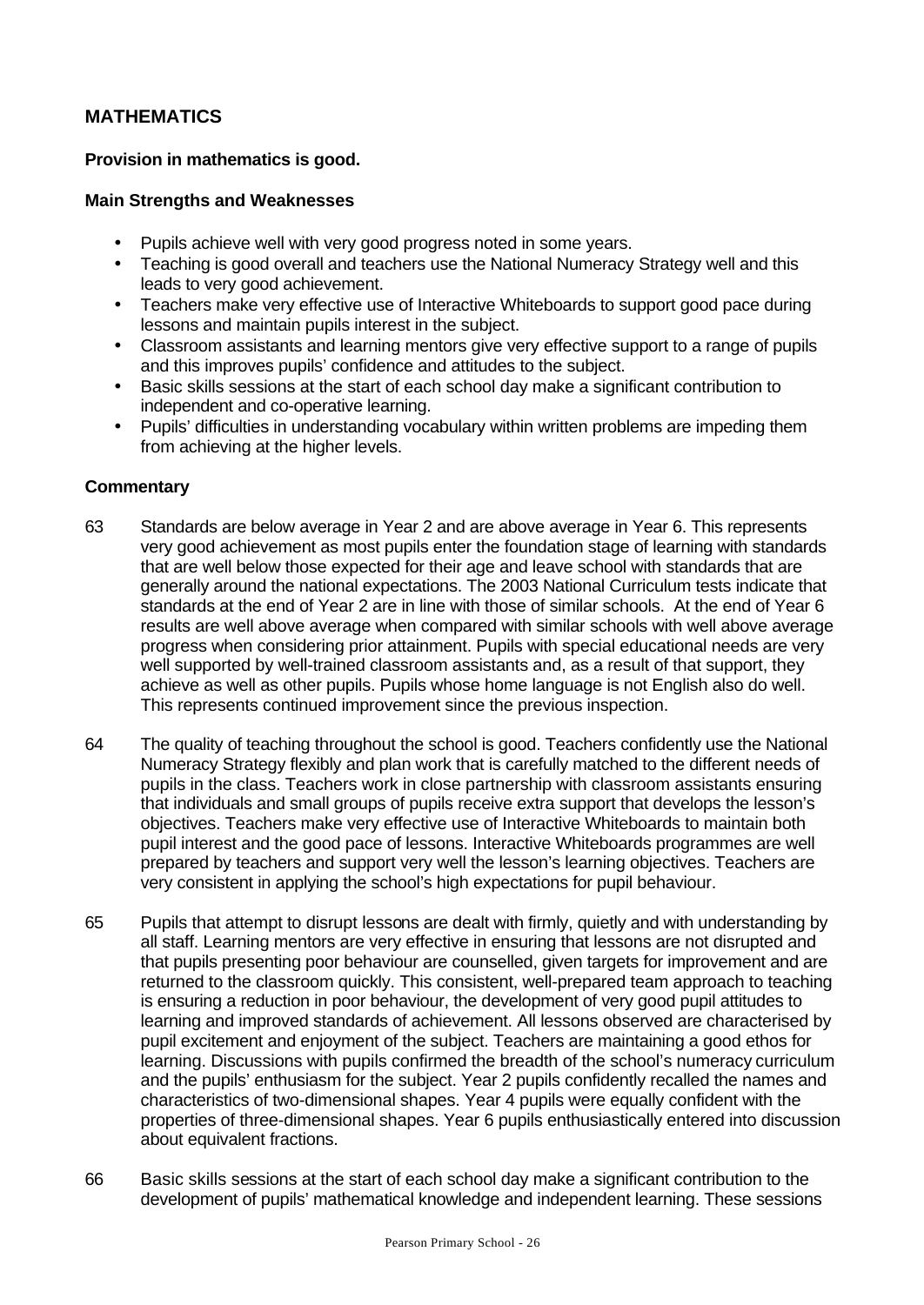are characterised by a calm atmosphere and pupils concentrating on tasks set in pairs or independently. Some pupils make very effective use of computer programmes. The commercial resource used sets Year 6 pupils a progressively more difficult series of problems. Pupils readily work quietly in pairs testing each other's acquisition of number bonds and times-tables. Many pupils have difficulty understanding vocabulary within problems and teachers are highlighting vocabulary development in all lessons. This will enable more pupils to achieve at the higher level at the end of Year 6.

- 67 Teachers are using different strategies to assess learning, for example at the close of a lesson where pupils explain what they have learned. Work is marked well and appropriately for the age and ability of pupils. These various assessment strategies result in the pupils having personal targets for improvement. In discussion, pupils confidently explain what targets they must achieve to improve. A sense of partnership in learning between teachers and pupils is very evident and is making a significant contribution to standards achieved.
- 68 The use teachers are making of the National Numeracy Strategy, the consistent application of the school's behaviour management policy and the use made of technology across all lessons has resulted in a rise in standards. Management and leadership of the subject are both good and the vision of committed teachers means that there is capacity to identify any minor weaknesses in the subject and improve provision still further. This represents an improved position since the previous inspection.

#### **Mathematics across the curriculum**

69 The support provided for pupils to improve their basic number skills is helping them to be more confident in applying their number work in other subjects. This is particularly the case in design and technology, where pupils use their measurement skills and in history and geography, where they use tables, charts and graphs to explain issues.

### **SCIENCE**

#### **Provision in science is good.**

#### **Main Strengths and Weaknesses**

- Standards have been low for many years but they are improving. Pupils achieve well as they move through the school.
- Teaching and learning are good and teachers' subject knowledge is also good.
- Pupils' poor oral skills reduce the quality of some work.
- Pupils with special educational needs and those with English as an additional language make good progress and achieve well.
- Teachers give clear explanations and demonstrations when involving pupils in practical work.

- 70 Overall standards attained by Year 2 pupils are well below national expectations. Many pupils in Year 6 attain standards that are in line with national expectations and when compared to similar schools perform very well. Inspection evidence indicates that in the current Year 6 most pupils are on target to reach the nationally expected level. Overall pupils achieve well, especially when compared to their attainment in knowledge and understanding of the world when they first start school. Pupils capable of reaching higher levels are not always given sufficient challenge to achieve it.
- 71 The pupils achieve well because of the good quality of the teaching. Lessons are planned well and are developed effectively as step-by-step instructions are clearly given to the pupils. Teachers have secure knowledge of the subject, use Interactive Whiteboards very effectively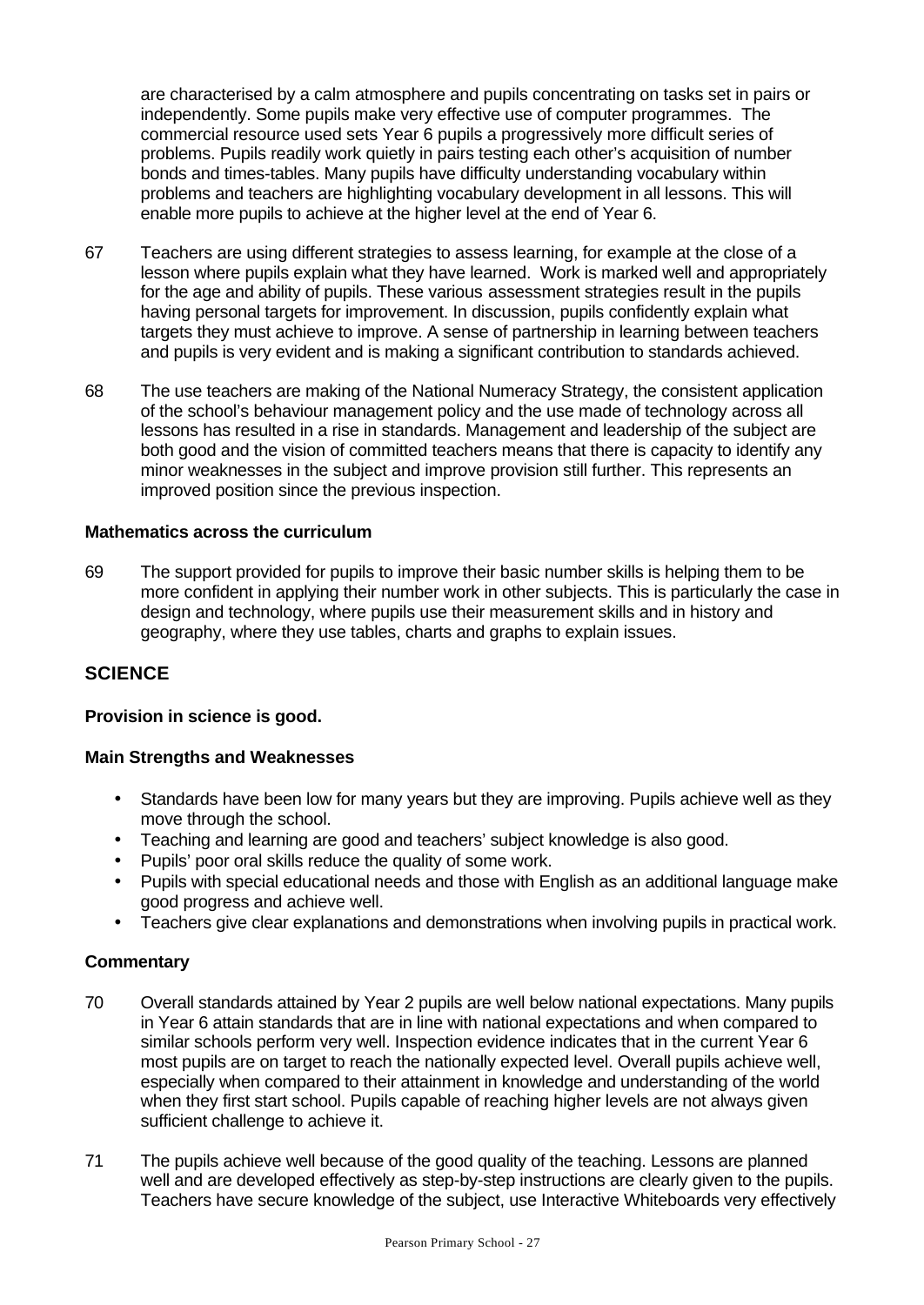and have a good understanding of the pupils' needs. As a result they match the work carefully so that overall the pupils achieve successfully. Teachers are constantly seeking to improve the language of the subject as pupils have limited scientific vocabulary. Science vocabulary dictionaries are used well to help pupils learn words and concepts.

- 72 Pupils have good attitudes to their work and are guided and supported very well by adult support assistants. They listen well and are keen to participate in practical activities, working well together in small groups. Pupils in Year 6 worked effectively in small groups during an investigation on forces. They predicted and set up a fair test to explore the concept in some depth. Good use of ICT throughout the lesson both by the pupils and the teacher helped to further their understanding.
- 73 Leadership and management of the subject are sound. The subject leader has good subject knowledge and a good understanding of pupils' needs. There is some use of ICT to support learning in science. There is not yet an established programme for the systematic monitoring and evaluation of teaching and learning.

### **INFORMATION AND COMMUNICATION TECHNOLOGY**

#### **Provision in information and communication technology (ICT) is good.**

#### **Main strengths and weaknesses**

- Standards are generally in line with national expectations and pupils achieve well as they move through the school.
- Staff confidence is raised by the support provided by the subject leader.
- There is good use being made of Interactive whiteboards in Years 3 to 6 to support learning in many subjects.
- The use of ICT across all subjects is unsatisfactory.

- 74 There has been much improvement in this subject since the previous inspection. Pupils are now displaying skills that are largely in line with those expected for their age. In Year 6, for example, most pupils are confident in putting together a multi-media presentation and are familiar with using databases and access the Internet with some confidence. There has been a dedicated effort made to improve pupils' skill levels with the subject leader, who is new to the role, beginning to make an impact on raising staff confidence and helping to support the planning throughout the school. The use of ICT across the curriculum is not as effective but this is an improving situation.
- 75 The subject leader is new to the role but is a very talented teacher of ICT and this is beginning to have an impact across the school. In Year 5, where she was teaching pupils to use a database to search for different fields, she expertly used a familiar game with the pupils in the first instance to help them feel confident about the new skills that were being introduced. The use of the Interactive Whiteboard is again a strong feature with pupils being able to follow the instructions that much easier as a result. The use of the board also allowed the lesson to be taught to the whole class, therefore speeding up the process of skill development.
- 76 The school has made good progress in improving pupils' skill level over the past few years. The level of resourcing has improved greatly and this has had a positive impact. The school now has a well-structured and thorough planning system in place to help all staff be fully aware of their role in ensuring pupils are presented with opportunities to enhance their skill level. The needs of more able pupils have been thought of with extension activities available to them. However, there are occasions when these are not introduced quickly enough. Pupils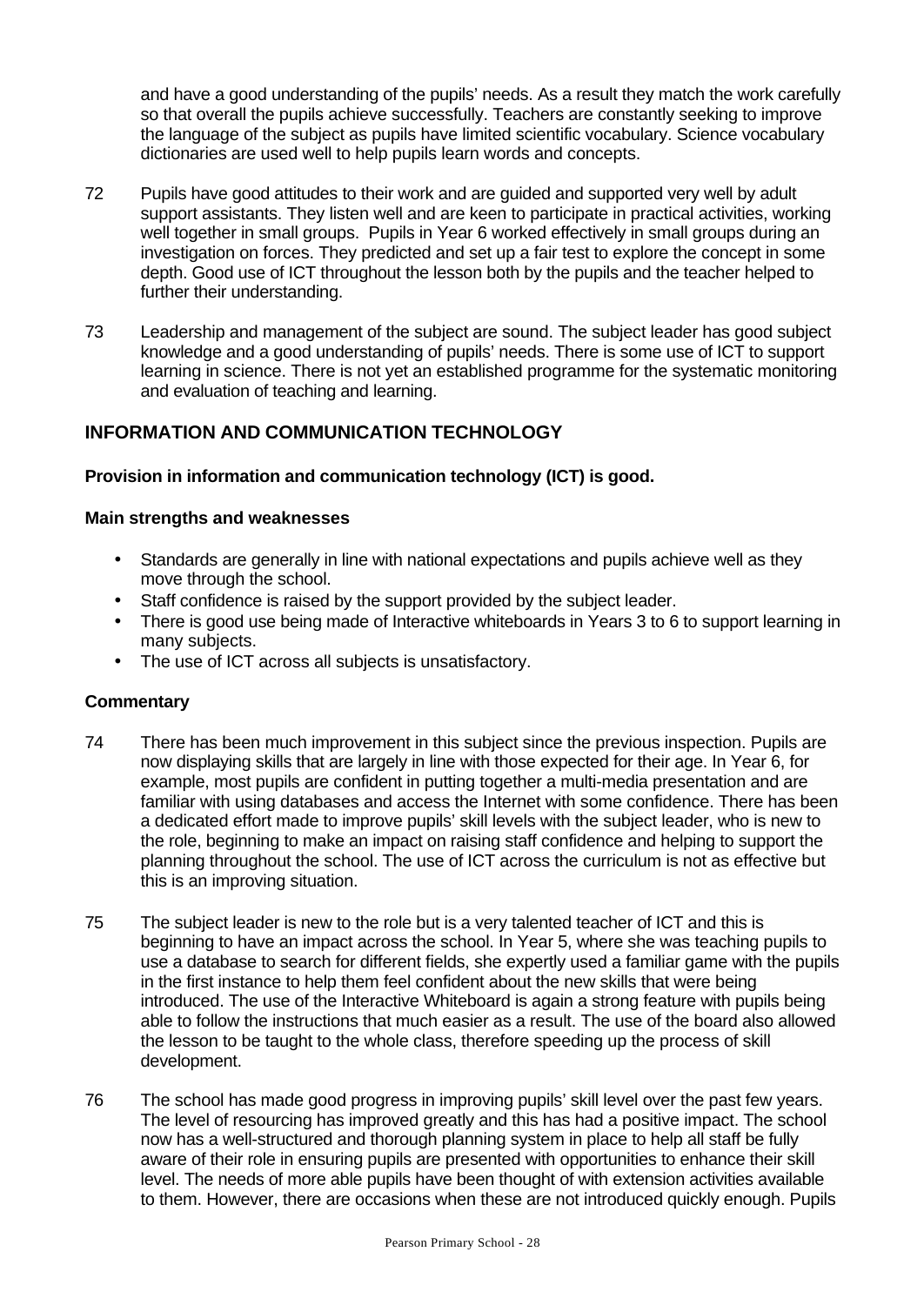now have an individual portfolio, which is helping them to recognise what it is they do well. The level of staff confidence has increased significantly in the last few terms, especially since the introduction of the Interactive Whiteboards. The school recognises that the boards need to be placed in all other year groups and this is a priority for the future. However, the main priority is greater involvement of ICT across all subjects. This aspect is a weaker element of the subject as a whole.

#### **Information and communication technology across the curriculum**

77 Pupils' skill level has improved significantly over the past few terms. However, as yet, this has not coincided with improvement in the use of ICT across the curriculum. Older pupils, in particular, do use the Internet for a range of purposes, especially in their humanities work. However, there is not a consistent feature and the amount of use made of ICT across the curriculum is currently unsatisfactory. However, teachers in Years 3 to 6 are regularly using the Interactive Whiteboards in their classrooms to support work in a range of subjects, especially literacy and numeracy. This is enhancing pupils' skill level and increasing the pace of learning. However, there is recognition that the use of ICT more regularly across all subjects is a priority for this subject and is something that is recognised on the ICT development plan.

#### **HUMANITIES**

#### **The provision for humanities is satisfactory.**

78 During the inspection two lessons of religious education were observed but none in history and geography. Evidence was gained by carrying out a full work scrutiny, carrying out discussions with pupils about their work and examining the subject leaders intentions for the development of the subjects.

#### **Provision in religious education is satisfactory.**

#### **Main strengths and Weaknesses**

- There are good links between religious principles and how they relate to pupils' own lives.
- The leadership and management of the subject are at present underdeveloped.

#### **Commentary**

- 79 Of the lessons observed the quality of teaching and learning are satisfactory, which is similar to the findings of the previous inspection. It is securely based on the local Agreed Syllabus for religious education. In a Year 6 lesson pupils were involved in exploring thoughts and feelings about codes of conduct and moral issues linked to the Hindu religion. The understanding and knowledge shown by the pupils was good.
- 80 The leadership and management of the subject are at present underdeveloped. The subject leader became responsible for the subject in September 2003 and has yet to make any impact on standards across the school. There is no systematic programme of monitoring and evaluation of teaching and learning in this subject at the moment.

### **Provision in History and Geography is satisfactory.**

#### **Main Strengths and Weaknesses**

- Curriculum coverage is appropriate.
- Pupils are developing a satisfactory knowledge of historical and geographical principles.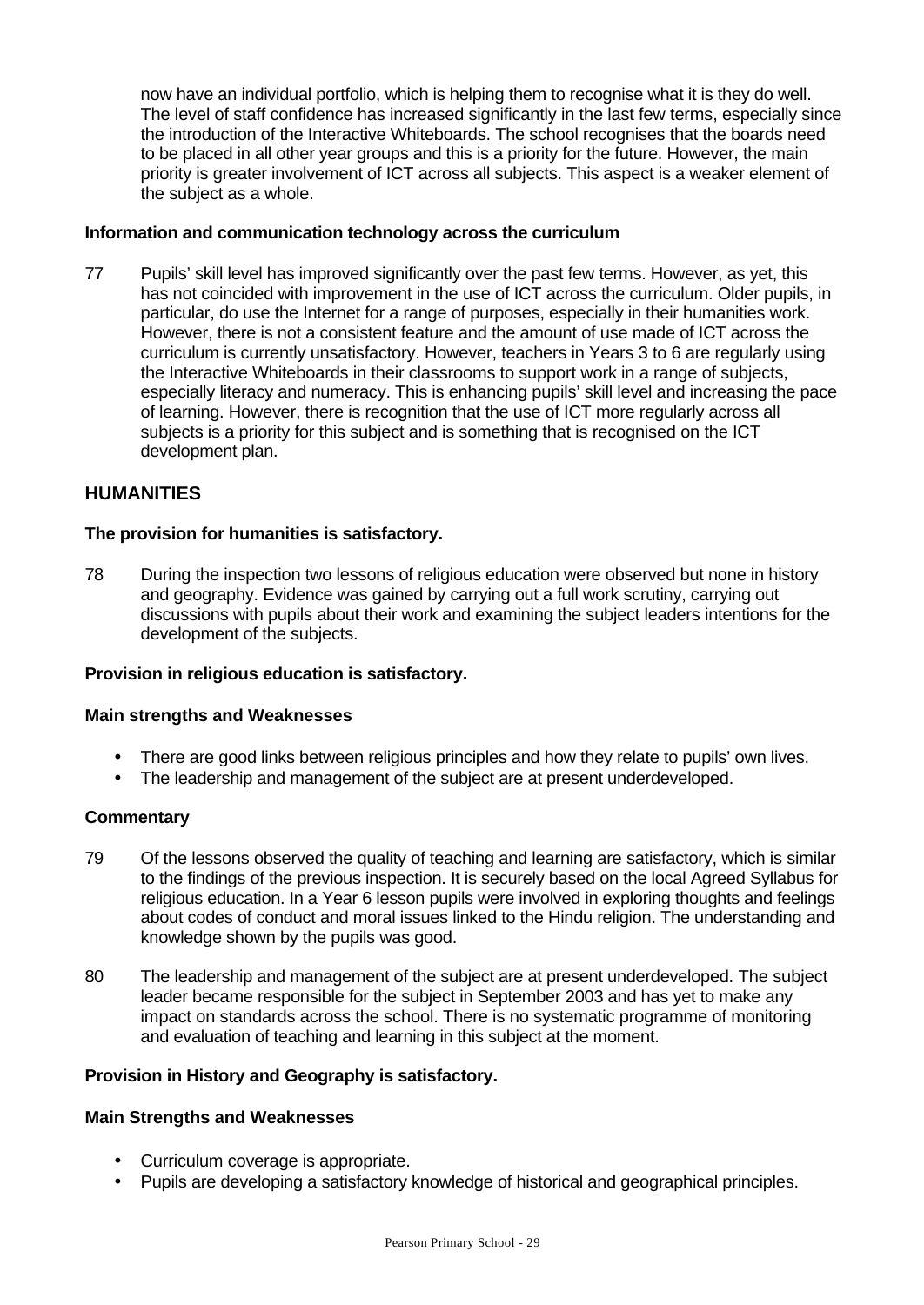- 81 From the evidence of the work scrutiny and discussions with pupils it is clear that pupils are receiving appropriate curriculum coverage. They are developing satisfactory knowledge and understanding of historical topics and in geography develop a satisfactory knowledge of climate and use a wide range of resources to find out information. This was particularly apparent in Year 6 where pupils used the Internet to research information about how varying weather conditions influence the way in which the area is developed.
- 82 The subject leader for history has developed the role well and is organising a programme of enabling the systematic monitoring and evaluation of the subject to occur. This is linked to her performance management objectives. The leadership and management of geography are less well developed. The subject leader took up responsibility in September 2003 and is in the early stages of establishing a clear strategy to coordinate the subject.

### **CREATIVE, AESTHETIC, PRACTICAL AND PHYSICAL SUBJECTS**

- 83 No lessons were seen in each of the following subjects: design and technology, music and physical education. One lesson was observed in art and design. Discussions with pupils, co-ordinators and a scrutiny of planning and pupils' work indicate that standards are average for art and design, design and technology, music and physical education. Teachers' planning is very well based on National Curriculum requirements supported by national guidelines.
- 84 Work planned in **art and design** is varied and interesting. Expressions portraits in Year 6 indicate an attention to detail and subtle use of paint to indicate mood. Year 4 pupils show an appreciation of the fashion style of the 1960's when producing hat designs in clay. Work in the style of Evard Munch 'The Scream' indicates that pupils use pastels with care to produce atmospheric works of art. Throughout the school pupils' art is framed and displayed very effectively to celebrate achievement and boost pupils self-esteem. Pupils' art work successfully contributes towards the vibrant appearance of the school's interior.
- 85 There are many examples of work produced in **design and technology** throughout the school. The subject is particularly well led by the subject leader and this good leadership ensures that all pupils continue to improve their design skills throughout the school. All pupils, in discussion, were able to talk with confidence about design projects and the processes used. Year 3 pupils make robots with moving parts powered by a variety of pneumatic inventions. These projects have enabled pupils to successfully investigate and evaluate a range of materials and develop a range of skills and techniques. The hand puppets produced by Year 2 pupils developed competent needlecraft skills for those pupils.
- 86 The school is involved in the 'Creative Partnership Project' and this project provides a rich source of initiatives. Pupils designed and made costumes, masks and headdresses for Hull's Summer Carnival Parade. Examples of the work indicate that pupils have had many opportunities to work with a variety of textiles and other materials.
- 87 The school has made good use of a **music** specialist, through the 'Creative Partnership' project, to work alongside class teachers boosting their expertise and confidence to deliver the subject. These sessions have a link to literacy. Foundation aged pupils are using the rhythms contained in the words of the Billy Goats Gruff story. This makes a significant contribution to their phonic awareness. Other pupils receive flute and clarinet tuition and pupils constructed and planned junk instruments for the Hull Carnival.
- 88 In **physical education** teacher planning indicates that all strands of the subject are delivered, including swimming lessons. Teachers' work hard to overcome difficulties experienced within a hall that is presently too small to meet the needs of all pupils. A significant improvement project is planned in the near future. A range of outside agencies enriches the sporting curriculum throughout the year, including Hull Rugby Club, Hull City and Yorkshire Cricket Club. Break-dancers have provided a workshop and the school intends to further improve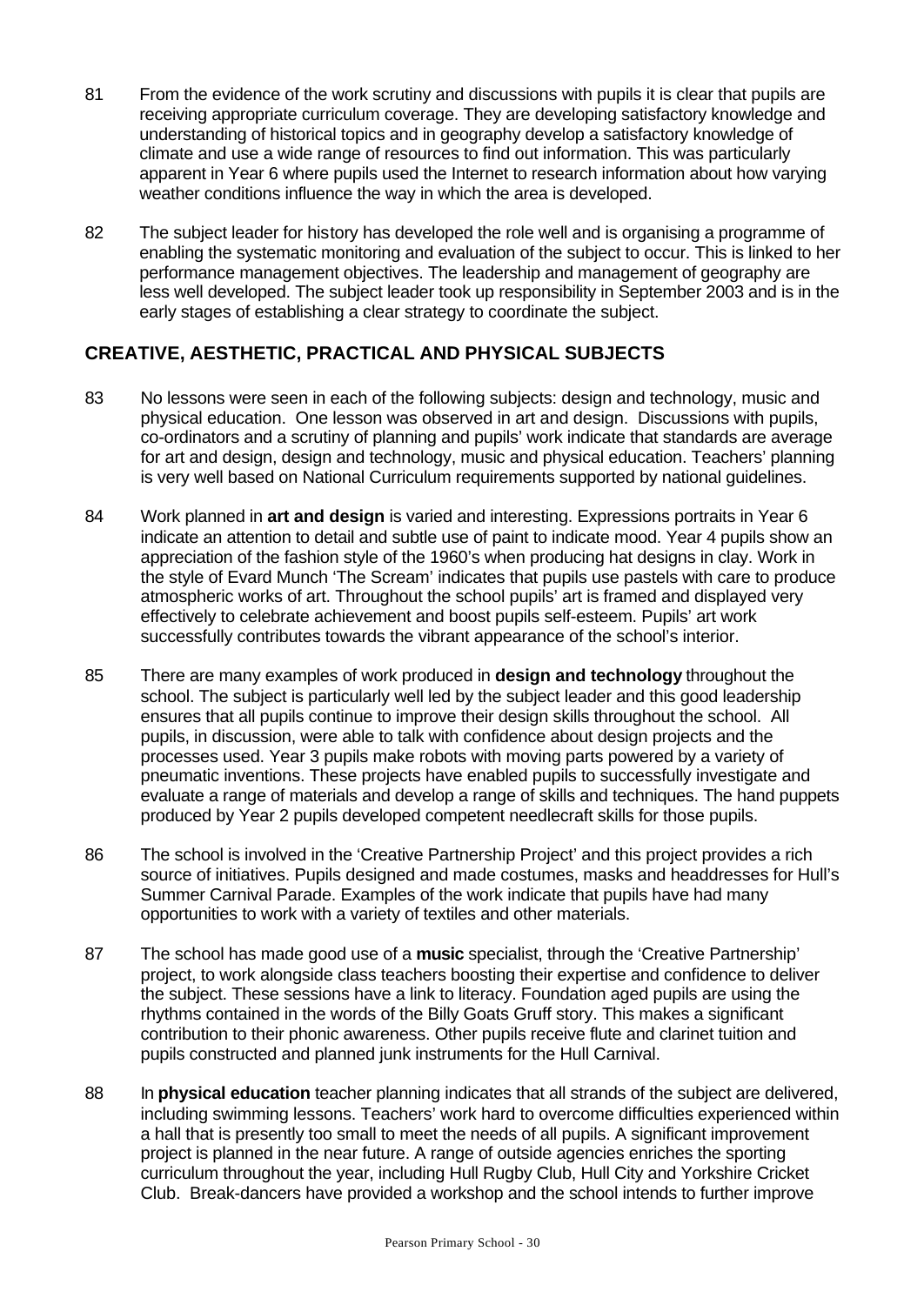the programme for dance. The school's provision in creative, aesthetic, practical and physical subjects has made satisfactory progress since the previous inspection.

### **PERSONAL, SOCIAL AND HEALTH EDUCATION AND CITIZENSHIP**

#### **Provision in personal, social and health education is good.**

#### **Main strengths and weaknesses**

- There is good involvement of learning mentors to help meet the needs of pupils who suffer emotionally.
- The needs of pupils with special educational needs are well addressed by support assistants working in each class.

- 89 Provision for personal, social and health education and citizenship is good. This area of the curriculum is given high priority by the school because it recognises that it helps to meet the distinctive needs of several pupils who attend the school.
- 90. All teachers use a short period of time before lunch for circle time activities. During this time pupils are provided with opportunities to discuss issues that relevant to them both in and out of school. The arrangements help to enhance the quality of pupils' personal, social, health and citizenship education. The school's learning mentors provide circle times for smaller groups of pupils who require more intensive support. As a result of this additional support the provision in this area is contributing to the reduction in exclusions at the school and the obvious happiness and enthusiasm exhibited by the majority of pupils.